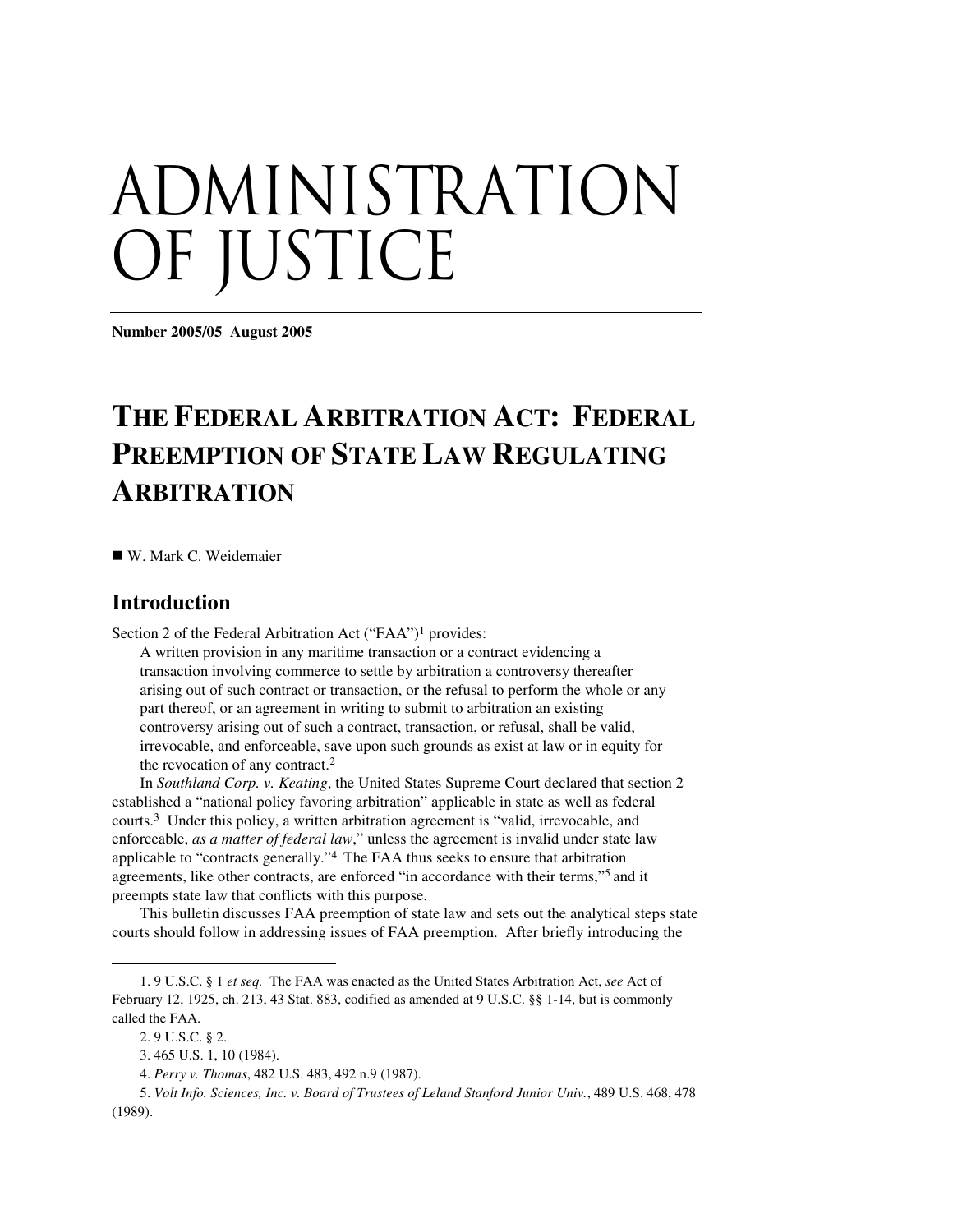FAA, the bulletin addresses when the Act applies, when the Act will preempt state law, and whether parties to arbitration agreements may "contract around" the FAA by choosing state law to govern their disputes. The bulletin discusses relevant North Carolina law and identifies several areas where North Carolina case law conflicts with the Supreme Court's FAA cases. The bulletin concludes with a diagram of the preemption analysis. 6

# **A Brief Introduction To The Federal Arbitration Act**

According to the standard account of the FAA's origin, <sup>7</sup> Congress enacted the FAA "to reverse the longstanding judicial hostility to arbitration agreements that had existed at English common law and had been adopted by American courts, and to place arbitration agreements upon the same footing as other contracts." <sup>8</sup> This "longstanding judicial hostility" was reflected in a rule allowing either party to a pre-dispute arbitration agreement to revoke its consent to arbitration at any time before the arbitral award was rendered. 9

6. For a thorough discussion of how to analyze FAA preemption issues (though without emphasis on North Carolina law or discussion of how to determine whether the FAA applies), see Christopher R. Drahozal, *Federal Arbitration Act Preemption*, 79 Id. L. J. 393 (2004).

7. *See, e.g.,* Linda R. Hirshman, *The Second Arbitration Trilogy: The Federalization of Arbitration Law*, 71 Va. L. Rev. 1305, 1308-12 (1985).

8. *Gilmer v. Interstate/Johnson Lane Corp.*, 500 U.S. 20, 24 (1991) (discussing FAA after its extension to state court proceedings).

9. *See, e.g., United States Asphalt Ref. Co. v. Trinidad Lake Petroleum Co.,* 222 F. 1006 (S.D.N.Y. 1915) (predispute arbitration agreement void); *Parsons v. Ambos*, 48 S.E. 696, 697 (Ga. 1904) ("A common-law agreement, therefore, to submit the validity and effect of a contract, or to submit all matters in dispute, to arbitration, may be revoked by either party at any time before the award."); *Paulsen v. Manske*, 18 N.E. 275, 278 (Ill. 1888) ("[U]ntil an award was made the authority of the arbitrators was subject to revocation by either party to the submission."). For a general discussion of the rule of revocability and an argument for applying that rule to modern contracts of adhesion, see Paul D. Carrington & Paul Y. Castle, *The Revocability of Contract Provisions Controlling Resolution of Future Disputes Between the Parties*, 67 Law & Contemp. Probs. 207 (Winter/Spring 2004). *See also* Sarah

The rule allowing revocation of arbitration agreements, however, may have had relatively limited practical effect on early commercial practices. Commercial arbitration – i.e., arbitration between merchants – seems to have been commonplace in the United States long before the passage of the FAA.<sup>10</sup> Whether or not courts would enforce arbitration agreements, private incentives likely ensured a high rate of voluntary compliance. Arbitration satisfied a need for an efficient dispute resolution system that operated in accordance with the customs of the relevant business community, and merchants who disavowed their arbitration agreements might damage on-going relationships and their reputations within that community. <sup>11</sup> Moreover, so long as disputes involved merchants from the same geographic and economic community, there may have been little strategic advantage to forcing a trial, as neither disputant could hope for favorable treatment from local courts and juries.

The construction of railroads and other technological developments, however, made commercial relationships between geographically dispersed merchants commonplace. As commerce increasingly involved physically remote merchants, private incentives created by the need to maintain relationships and reputation in a local business community no longer ensured that merchants would honor their arbitration agreements.<sup>12</sup> Distant merchants, moreover, may have been skeptical of local courts and juries, and in this context courts' unwillingness to enforce arbitration agreements may have posed a more serious problem.<sup>13</sup>

Thus, the standard explanation of the FAA's enactment is that:

Rudolph Cole, *Uniform Arbitration: "One Size Fits All" Does Not Fit*, 16 Ohio St. J. Disp. Resol. 759, 760-64 (2001) (discussing origins of, and bases for judicial hostility to, FAA).

10. *See, e.g.,* Bruce L. Benson, *An Exploration of the Impact of Modern Arbitration Statutes on the Development of Arbitration in the United States*, 11 J. L. Econ. & Organ. 479, 481-85 (1995).

11. *See* Cole, *supra* n. 9 at 760-62.

12. *See id.* 762 ("[A]s commerce grew beyond local fairs to national and then international venues, the informal marketplace sanctions that accompanied the failure to abide by an arbitral award were no longer sufficient alone to preserve the commercial community.").

13. *See* Carrington & Castle, *supra* n. 9 at 215 ("After the construction of railroads, local communitarian sanctions no longer applied to commercial disputes, and distant merchants mistrusted local courts.").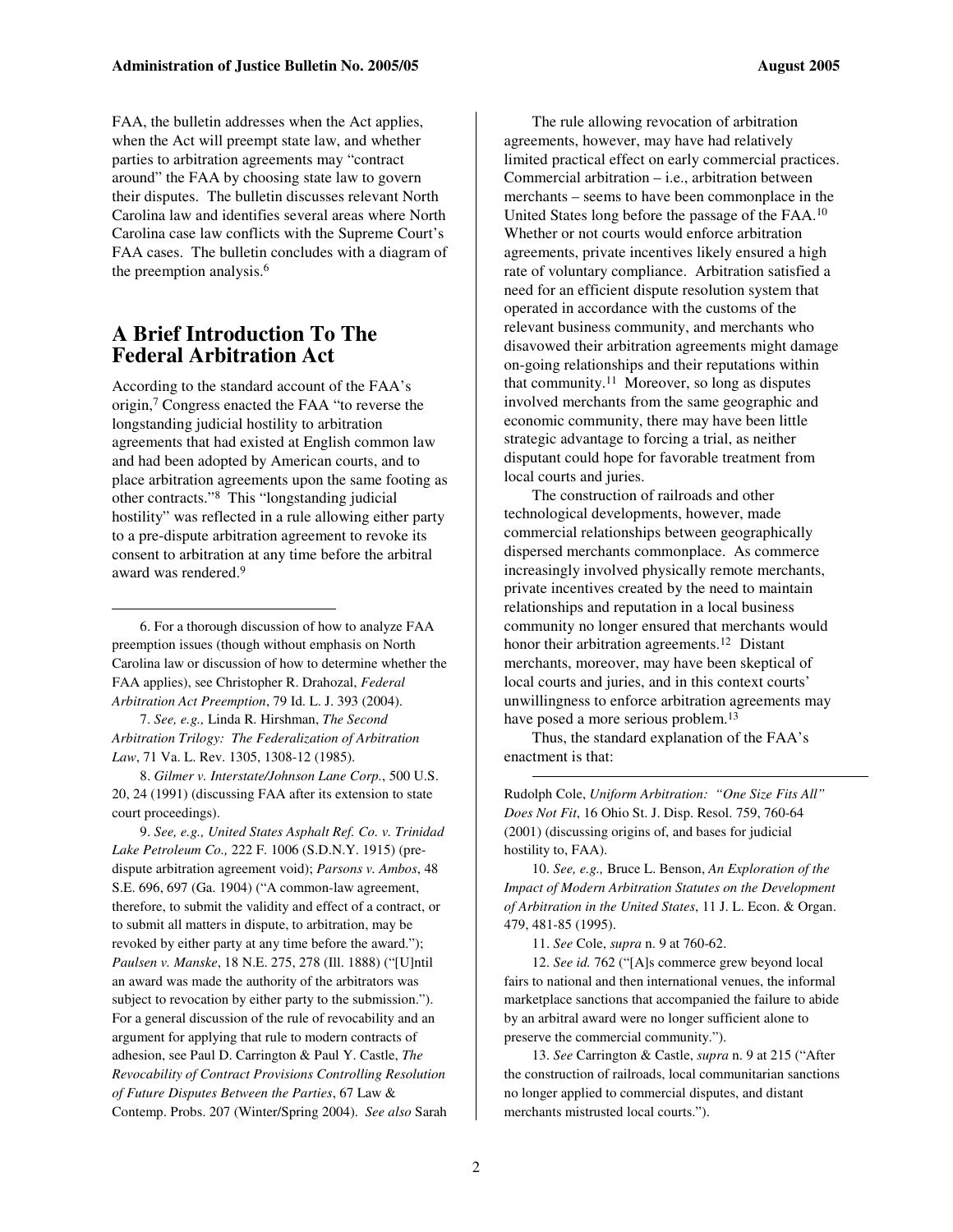Confronted by hostile courts and an expanding marketplace, the commercial community in America turned toward Congress to assist them in their efforts to bypass the traditional legal system in favor of a more efficient system of arbitration. The passage of the FAA was an acknowledgment that a purely private approach was no longer workable in light of the developing concerns about enforceability that the market was no longer addressing and that the courts were exacerbating. 14

This historical account, however, asserts that the FAA was merely the federal component to a struggle, also underway at the state level, to reverse the perceived judicial hostility to arbitration. 15 According to this account, Congress intended the FAA to be a procedural statute that would require federal courts to specifically enforce arbitration agreements that were valid under state law. 16

Nevertheless, the Supreme Court in *Southland* held that FAA section 2 creates a substantive rule of law applicable in state as well as federal court.<sup>17</sup> In *Southland*, the California Supreme Court had ruled that the FAA did not preempt state law requiring a judicial forum for claims brought under a state statute regulating the franchisee/franchisor relationship. In reversing that ruling, the U.S. Supreme Court asserted that the FAA "declared a national policy favoring arbitration and withdrew the power of the states to require a judicial forum for the resolution of claims which the contracting parties agreed to resolve by arbitration."<sup>18</sup>

*Southland* has been widely – though not universally – criticized by scholars, many of whom believe, like Justice O'Connor in her *Southland* dissent,<sup>19</sup> that Congress intended the FAA to be a

14. Cole, *supra* n. 9 at 763.

15. *See* Stephen L. Hayford & Alan R. Palmiter, *Arbitration Federalism: A State Role in Commercial Arbitration*, 54 Fla. L. Rev. 175, 185 (2002) ("The FAA was to be the federal piece of the national, state-led movement to legitimize commercial arbitration jurisdiction by jurisdiction.").

16. *See id.* at 182-86; Paul D. Carrington & Paul H. Haagen, *Contract and Jurisdiction*, 1996 Sup. Ct. Rev. 331, 343 (1996).

17. 465 U.S. 1, 16 (1984).

18. *See id.* at 10; *see also WMS, Inc. v. Weaver*, 602 S.E.2d 706, 710 (N.C. App. 2004) ("The FAA preempts conflicting state law, including state law addressing the role of courts in reviewing arbitration awards.").

19. *See* 465 U.S. at 21-36.

procedural statute applicable only in federal court. 20 Nevertheless, the Supreme Court has repeatedly refused to reconsider *Southland*, <sup>21</sup> and has extended its "arbitration federalism" 22 to invalidate an array of state laws deemed hostile to arbitration.

There remains, however, some uncertainty about the scope of FAA preemption. Moreover, the North Carolina cases do not yield a clear analytical approach to addressing preemption issues, and, on occasion, have conducted preemption analyses that are inconsistent with, and preempted by, the Supreme Court's FAA cases. The remainder of this bulletin therefore suggests an analytical approach to deciding whether the FAA preempts state law.

20. *See, e.g.,* Edward Brunet, *Toward Changing Models of Securities Arbitration*, 62 Brook. L. Rev. 1459, 1469 n.33 (1996) ("The *Southland* decision is remarkable for its preemption holding that blatantly ignores legislative intent."); Paul D. Carrington & Paul H. Haagen, Contract and Jurisdiction, 1996 SUP. CT. REV. 331, 380 & n.239 (calling the *Southland* holding an "extraordinarily disingenuous manipulation of the history" of the FAA, and calling the Court's treatment of that history "bogus"); 1 Ian R. Macneil et al., Federal Arbitration Law: Agreements, Awards, and Remedies under the Federal Arbitration Act § 10.2, at 10:5 (1999 Supp.) (herein "Macneil") (calling *Southland* majority opinion "painfully misleading"). *But see* Christopher R. Drahozal, *In Defense of Southland: Reexamining the Legislative History of the Federal Arbitration Act*, 78 Notre Dame L. Rev. 101 (2002-2003) (defending result reached in *Southland*).

21. *See Allied-Bruce Terminix Cos., Inc. v. Dobson*, 513 U.S. 265, 272 (1995) (declining request by twenty state Attorneys General to overrule *Southland*); *see also Circuit City Stores, Inc. v. Adams*, 532 U.S. 105, 122 (2001) ("The question of *Southland's* continuing vitality was given explicit consideration in *Allied-Bruce*, and the Court declined to overrule it. . . . In *Allied-Bruce* the Court noted that Congress had not moved to overturn *Southland*, and we now note that it has not done so in response to *Allied-Bruce* itself.") (citations omitted).

22. Hayford & Palmiter, *supra* n. 15 at 176.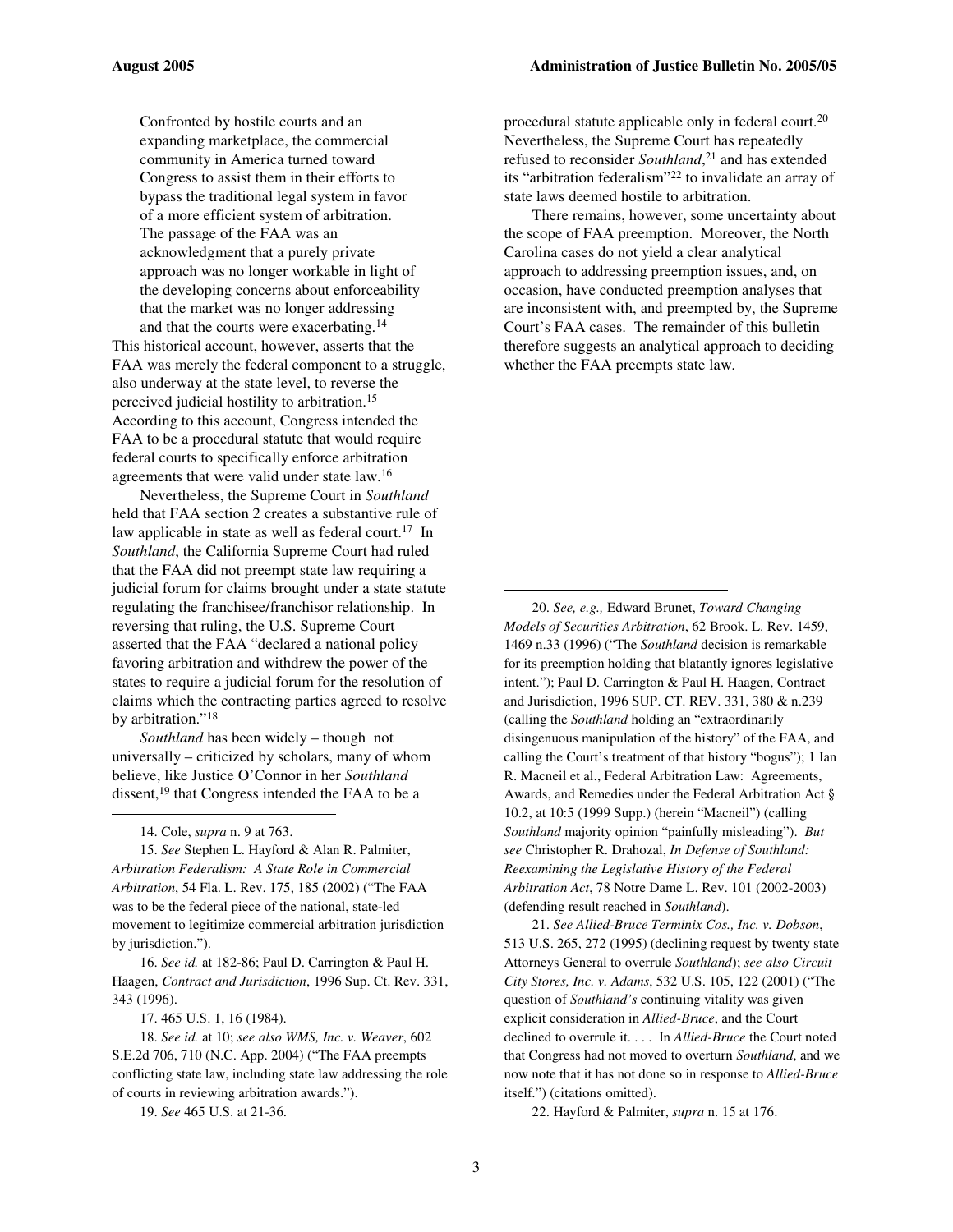# **Determining whether the FAA applies to an arbitration agreement**

#### **Is there a written arbitration provision in a "maritime transaction" or a "contract evidencing a transaction involving commerce?"**

The FAA does not require courts to enforce all agreements to arbitrate. Rather, the Act applies to written arbitration provisions<sup>23</sup> in two categories of transactions. First, the Act applies to a written arbitration provision in "any maritime transaction." 24 Second, the Act applies to a written arbitration provision in "a contract evidencing a transaction involving commerce." <sup>25</sup> The first step in a court's preemption analysis, then, is to determine whether the parties have a written arbitration agreement in a transaction that falls into one of these two categories. Maritime litigation is relatively rare in state courts,<sup>26</sup> so this bulletin focuses on contracts that "evidence[] a transaction involving commerce."

What types of contracts "evidenc[e] a transaction involving commerce?" As noted above, many believe that Congress intended the FAA to be a

23. A "written arbitration provision" need not comply with any particular formalities, such as a signature requirement. *See, e.g., Nghiem v. NEC Elec., Inc.*, 25 F.3d 1437, 1439 (9th Cir. 1994); *Genesco, Inc. v. T. Kakiuchi & Co., Ltd.*, 815 F.2d 840, 846 (2d Cir. 1987); *see also* G.S. § 1-569.6(a) & 569.1(6) (requiring enforcement of arbitration agreements that are "contained in a record," and defining record to mean "information that is inscribed on a tangible medium or that is stored in an electronic or other medium and is retrievable in perceivable form").

24. 9 U.S.C. § 2. The FAA defines "maritime transaction" broadly to include "charter parties, bills of lading of water carriers, agreements relating to wharfage, supplies furnished vessels or repairs to vessels, collisions, or any other matters in foreign commerce which, if the subject of controversy, would be embraced within admiralty jurisdiction." 9 U.S.C. § 1.

25. 9 U.S.C. § 2.

26. Under 28 U.S.C. § 1333, federal district courts have exclusive original jurisdiction over "[a]ny civil case of admiralty or maritime jurisdiction, saving to suitors in all cases all other remedies to which they are otherwise entitled." Although most maritime and admiralty claims are litigated in federal court, section 1333 "preserves remedies and the concurrent jurisdiction of state courts over some admiralty and maritime claims." *Lewis v. Lewis & Clark Marine, Inc.*, 531 U.S. 438, 445 (2001).

procedural statute applicable only in federal court.<sup>27</sup> The Supreme Court, however, has interpreted the FAA to be an exercise of Congress' power under the Commerce Clause of the U.S. Constitution,<sup>28</sup> thus transforming the FAA from a federal procedural statute into a substantive, "national policy favoring arbitration" applicable in state as well as federal courts. <sup>29</sup> The scope of FAA section 2 therefore depends on two questions. First, how expansive are Congress' powers under the Commerce Clause? Second, does the language of section 2 – referring to "contract[s] evidencing a transaction involving commerce" – evidence Congress' intent to exercise those powers to the fullest?<sup>30</sup>

#### *The scope of Congress' power under the Commerce Clause*

The Commerce Clause grants Congress power "[t]o regulate Commerce with foreign Nations, and among the several States, and with the Indian Tribes." 31 While the extent of Congress' Commerce Clause power, as interpreted by the U.S. Supreme Court, is subject to debate, Congress generally has power to regulate three categories of activity. Congress may:

- regulate the channels of interstate commerce;
- regulate and protect the instrumentalities of interstate commerce, or persons or things in interstate commerce, even from threats arising from purely intrastate activities; and

27. *See supra* nn. 15-22 and accompanying text. 28. *See Prima Paint Corp. v. Flood & Conklin Mfg. Co.*, 388 U.S. 395, 405 (1967) ("[I]t is clear beyond dispute that the federal arbitration statute is based upon and confined to the incontestable federal foundations of 'control over interstate commerce and over admiralty.'").

29. *Southland*, 465 U.S. at 10; *Moses H. Cone Mem'l Hosp. v. Mercury Constr. Corp.*, 460 U.S. 1, 24 (1983) ("The basic issue . . . was the arbitrability of the dispute between [the parties.] Federal law in the terms of the Arbitration Act governs that issue in either state or federal court. . . . The effect of [§ 2] is to create a body of federal substantive law of arbitrability, applicable to any arbitration agreement within the coverage of the Act.").

30. The FAA defines "commerce" broadly to include "commerce among the several States or with foreign nations, or in any Territory of the United States or in the District of Columbia, or between any such Territory and another, or between any such Territory and any State or foreign nation, or between the District of Columbia and any State or Territory or foreign nation." 9 U.S.C. § 1.

31. U.S. Const. art. 1, § 8, cl. 3.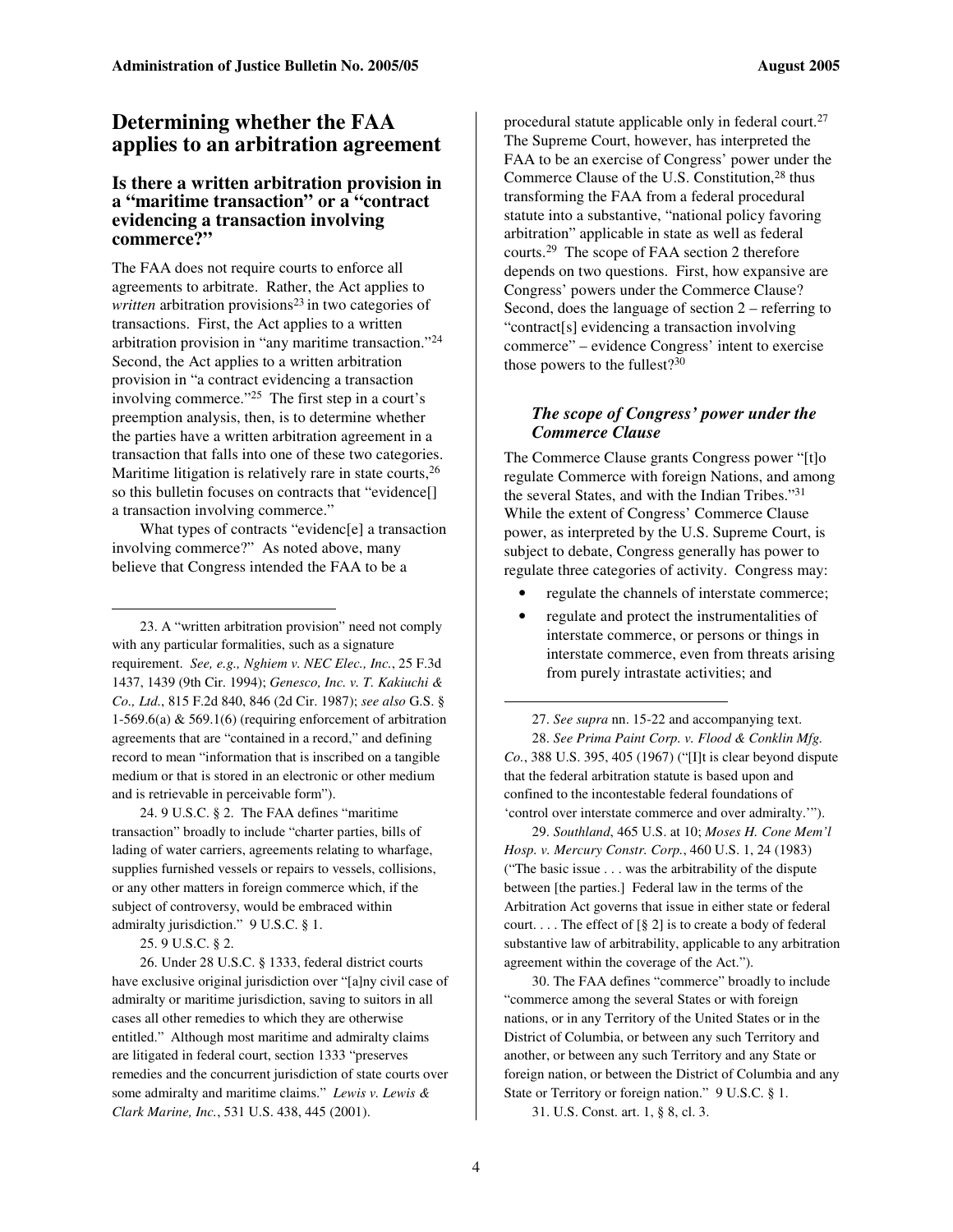regulate activities "that substantially affect interstate commerce." 32

Note that the Commerce Clause confers upon Congress substantial authority to regulate even purely intrastate activity. This includes the authority to regulate an individual transaction even though the transaction, by itself, has no substantial effect on interstate commerce.<sup>33</sup> For example, the "Commerce" Clause power 'may be exercised in individual cases without showing any specific effect upon interstate commerce' *if in the aggregate the economic activity in question would represent 'a general practice . . . subject to federal control*.'" <sup>34</sup> So, for example, Congress may regulate local businesses that purchase substantial quantities of goods that have moved in interstate commerce, <sup>35</sup> or that cater to interstate travelers. <sup>36</sup> Likewise, Congress may regulate the terms of individual credit transactions where such transactions, taken as a whole, substantially affect interstate commerce. 37

#### *Section 2 extends the FAA to the full reach of Congress' power under the Commerce Clause.*

Although it has substantial power under the Commerce Clause, the question remains whether

32. *See Gonzales v. Raich*, 125 S. Ct. 2195 (2005); *U.S. v. Morrison*, 529 U.S. 598, 609 (2000); *U.S. v. Lopez*, 514 U.S. 549 (1995).

33. *See Citizens Bank v. Alafabco, Inc.*, 539 U.S. 52, 56-57 (2003) (per curiam).

34. *Id.* at 56-57 (quoting *Mandeville Island Farms, Inc. v. American Crystal Sugar Co.*, 334 U.S. 219, 236 (1948) (emphasis added). Until *Gonzales v. Raich*, the Court's more recent Commerce Clause cases had suggested that Congress' power to regulate intrastate activity based on its aggregate effect on commerce is limited to intrastate *economic* activity. *See Lopez*, 514 U.S. at 560-61; *Morrison*, 529 U.S. at 611. *Raich*, however, arguably recognizes a broader Congressional power by adopting an expansive definition of "economic activity" – one that included, in *Raich*, the noncommercial, intrastate possession and use of marijuana for medical purposes.

35. *See Katzenbach v. McClung*, 379 U.S. 294, 304-05 (1964).

36. *Heart of Atlanta Motel, Inc. v. United States,* 379 U.S. 241, 250-51, 258 (1964).

37. *Perez v. United States,* 402 U.S. 146, 154 (1971); *see also Citizens Bank*, 539 U.S. at 58 (Congress may regulate commercial lending given that activity's "broad impact . . . on the national economy").

Congress intended to exercise that power to the fullest in enacting the FAA. Does the Act apply to every transaction Congress has the power to regulate? In *Allied-Bruce Terminix Cos., Inc. v. Dobson*, the U.S. Supreme Court has answered this question in the affirmative, holding that section 2 extends the FAA "to the limits of Congress' Commerce Clause power." <sup>38</sup> This holding effectively overrules a number of North Carolina cases that have interpreted the FAA more narrowly.

For example, in *Bryant-Durham Electric Co., Inc. v. Durham County Hospital Corp.,* 39 the North Carolina Court of Appeals held that, for the FAA to apply, "the transaction which is the subject of the contract [containing an arbitration clause] must be a transaction *in* interstate commerce." <sup>40</sup> Courts typically interpret the phrase "in commerce" to include "only persons or activities *within the flow* of interstate commerce." <sup>41</sup> The U.S. Supreme Court, however, has rejected this limiting interpretation of the FAA. <sup>42</sup> As noted previously, Congress may regulate even purely intrastate activities under its Commerce Clause power; it is not limited to regulating activities "within the flow of commerce." 43

38. 513 U.S 265, 268 (1995).

39. 42 N.C. App. 351, 256 S.E.2d 529 (1979).

40. *Id.* at 356, 256 S.E.2d at 532 (holding that construction of hospital was not an act in interstate commerce, and rejecting argument that FAA applied because materials used to perform contract were shipped in interstate commerce). This holding was later disapproved by the North Carolina Supreme Court in *Burke County Pub. Schools Bd. of Educ. v. Shaver Partnership*, 303 N.C. 408, 415-16 & n.9, 279 S.E.2d 816, 820-21 & n.9 (1981) (noting that FAA may govern a contract that does not contemplate or call for interstate shipment of goods, citing authority consistent with that position, and listing *Bryant-Durham* as a contrary case). *Shaver Partnership*, however, applies a second test disapproved by the U.S. Supreme Court. *See infra* n. 44.

41. *Allied-Bruce*, 513 U.S. at 273. (quotation omitted); *see also Gulf Oil Corp. v. Copp Paving Co., Inc.*, 419 U.S. 186, 195 (1974) (referring to the term "in commerce" in the Clayton and Robinson-Patman Act: "the distinct 'in commerce' language . . . appears to denote only persons or activities within the flow of interstate commerce – the practical, economic continuity in the generation of goods and services for interstate markets and their transport and distribution to the consumer.").

42. *See Allied-Bruce*, 513 U.S. at 268.

43. *See Sillins v. Ness*, 164 N.C. App. 755, 760, 596 S.E.2d 874, 877 (2004) (recognizing that FAA's use of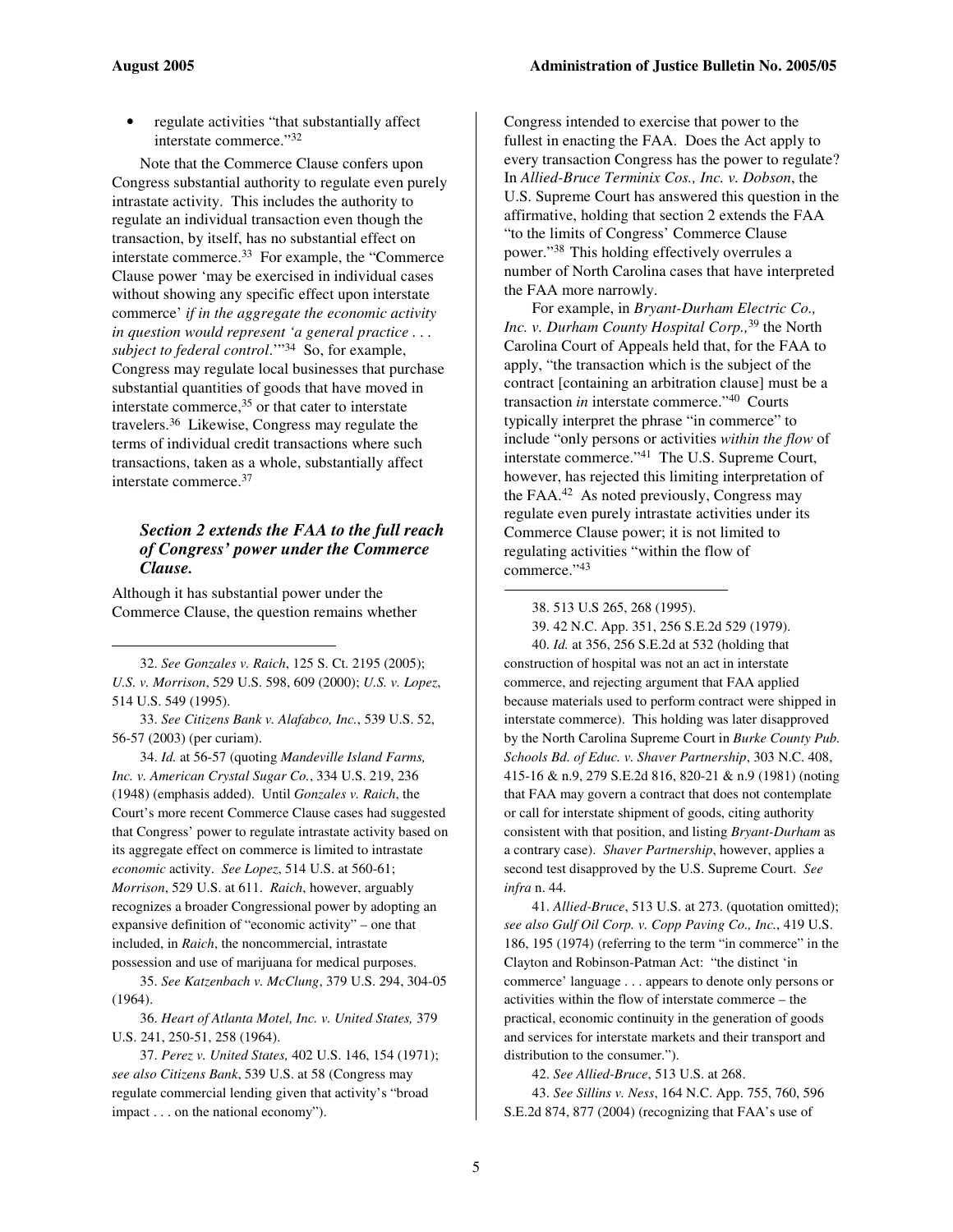In another limiting interpretation of FAA section 2, some North Carolina cases have held that a contract will "evidenc[e] a transaction involving commerce" if, "at the time [the parties] entered into [the contract] and accepted the arbitration clause, they *contemplated* substantial interstate activity." 44 Under this interpretation, whether the FAA applies depends on the parties' expectations when they entered their contract. In *Allied-Bruce*, however, the Supreme Court expressly rejected the "contemplation of the parties" test, holding instead that the FAA will apply whenever the parties' transaction "turn[s] out, *in fact*, to have involved interstate commerce." <sup>45</sup> As a result, North Carolina cases applying the "contemplation of the parties" test – some of which were decided after *Allied-Bruce* <sup>46</sup> – are no longer valid. The FAA applies whether or not the parties contemplated a transaction involving interstate commerce when they entered their agreement.

*Citizens Bank v. Alafabco, Inc.*, 47 illustrates the extent of Congress' authority under the Commerce Clause. In *Citizens Bank*, the Supreme Court held that the FAA applied to an arbitration clause in contracts restructuring a commercial loan agreement between a lender and a construction company borrower. Although both the lender and the construction company were Alabama residents, and they had executed the restructuring agreements in Alabama, the Court concluded that the parties' transaction was "well within our previous pronouncements on the extent of Congress' Commerce Clause power." 48

According to the Court, the borrower was engaged in business throughout the southeastern United States using the restructured loans and had

"involving commerce" is broader than the term "in commerce").

44. *Boynton v. ESC Med. Sys., Inc.*, 152 N.C. App. 103, 110, 566 S.E.2d 730, 734 (2002) (quotation omitted). Other North Carolina cases applying the "contemplation of the parties" test include *Shaver Partnership*, 303 N.C. at 417, 279 S.E.2d at 822 (personal services contract that "contemplates substantial interstate activity" is a contract evidencing a transaction involving commerce), *Paramore v. Inter-Regional Financial Group Leasing Co.*, 68 N.C. App. 659, 663, 316 S.E.2d 90, 92 (1984) (applying "contemplation of the parties" test), and *In re Cohoon*, 60 N.C. App. 226, 229, 298 S.E.2d 729, 730-31 (1983) (same).

45. *Allied-Bruce*, 513 U.S. at 277, 281.

46. *See Boynton*, 152 N.C. App. at 110, 566 S.E.2d at 734.

47. 539 U.S. 52 (2003) (per curiam). 48. *Id.* at 57.

also pledged its assets, including inventory assembled from out of state parts, as security for the restructured debt. These facts alone demonstrated that the restructuring agreements evidenced a transaction involving commerce. <sup>49</sup> More importantly, even if the particular restructuring agreements at issue had no substantial effect on interstate commerce, the Court emphasized that Congress was nevertheless entitled to regulate commercial lending given that activity's "broad impact . . . on the national economy." <sup>50</sup> Thus, because the parties' transaction belonged to a class of transactions (commercial lending) subject to Congressional regulation, the FAA applied whether or not the parties' transaction itself had a substantial effect on interstate commerce.

#### *Determining whether the FAA applies to particular arbitration agreements*

Given the extent of Congress' power under the Commerce Clause, the FAA will apply to many – perhaps most – arbitration agreements. <sup>51</sup> Whether the FAA applies to a particular agreement must be decided on a case-by-case basis by the trial court. 52

49. *See id.* The Court also rejected the analysis conducted by the state Supreme Court, which had looked for evidence that some of the restructured debt was attributable to an interstate transaction, or that some of the loan funds had originated from out of state, or that the restructured debt was "inseparable from out of state construction projects." *Id.* at 56. While such evidence might be necessary to prove that the parties' transaction occurred "in commerce" – i.e., "within the flow of interstate commerce" – the FAA was not so limited. *Id.* at 56 (citing *Allied-Bruce*, 513 U.S. at 273).

50. *Id.* at 58.

51. *See Collie v. Wehr Dissolution Corp.*, 345 F. Supp. 2d 555, 560 (M.D.N.C. 2004); *DeLuca v. Bear Stearns & Co.*,175 F. Supp. 2d 102, 106 (D. Mass. 2001); *Snow v. BE & K Constr. Co.*, 126 F. Supp. 2d 5, 9 (D. Me. 2001).

52. *See Eddings v. Southern Orthopedic and Musculoskeletal Assocs., Inc.,* 356 N.C. 285, 569 S.E.2d 645 (2002) (adopting dissenting opinion in *Eddings v. Southern Orthopedic and Musculoskeletal Assocs., P.A.,* 147 N.C. App. 375, 555 S.E.2d 649 (2001)); *see also* G.S. § 1-569.7 (upon motion to compel arbitration court shall "proceed summarily to decide" whether there is an enforceable agreement to arbitrate). The comments to the Revised Uniform Arbitration Act – enacted with some modifications in North Carolina and applicable to agreements to arbitrate made on or after January 1, 2004, or by party consent to agreements made before that date,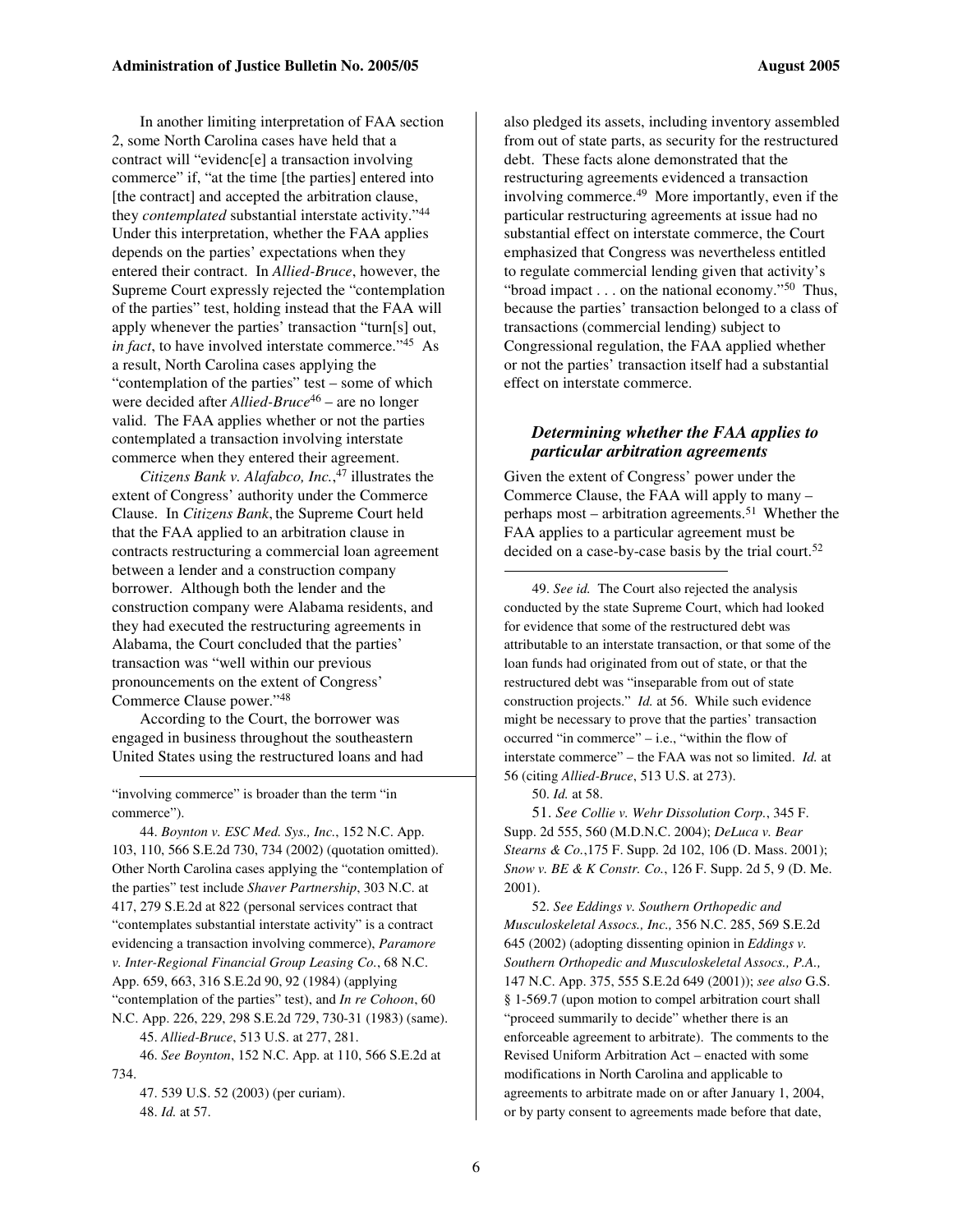Courts have consistently applied the FAA to contracts bearing a relatively indirect relationship to interstate commerce, including:

- An agreement pursuant to which a North Carolina resident agreed to act as exclusive sales representative, in North Carolina and South Carolina, for a Washington corporation; 53
- Cash management and individual retirement account agreements between customers and their investment advisor; 54
- A dealer agreement under which plaintiffs agreed to market defendant's wireless cellular communication services; 55
- An employment agreement between a Tennessee physician and his North Carolina employer, where the employer treated outof-state patients, received payments from out-of-state insurance carriers, and purchased supplies and services from out-ofstate; the employee had also moved from Tennessee to begin work; 56
- An employment agreement between a health care company and its medical director, when the director participated in sales presentations in multiple states, reviewed proposals from out-of-state service providers, and worked with officials from

*see* G.S. § 1-569.3 – suggest that the court makes this determination without a jury. *See* RUAA § 7, comment, 7 U.L.A. 13 (Supp. 2002) <http://www.law.upenn.edu/bll/ ulc/ulc\_frame.htm> (last checked August 11, 2005).

53. *See Boynton*, 152 N.C. App. 103, 566 S.E.2d 730. As noted previously, *supra* n. 44, *Boynton* incorrectly states the test for whether a contract evidences a transaction involving commerce as whether "at the time [the parties] entered into [the contract] and accepted the arbitration clause, they *contemplated* substantial interstate activity." *Id.* at 110, 446 S.E.2d at 734 (quotation omitted). The result in *Boynton*, however, is consistent with the more expansive approach to FAA preemption taken by the U.S. Supreme Court.

54. *See Park v. Merrill Lynch*, 159 N.C. App. 120, 582 S.E.2d 375 (2003).

55. *See WMS, Inc. v. Weaver*, 602 S.E.2d 706 (N.C. App. 2004).

56. *See Eddings v. Southern Orthopaedic and Musculoskeleal Assocs., P.A.,* 605 S.E.2d 680 (N.C. App. 2004).

national companies in the benefits review process; 57

- Service agreements between a HMO and its members, when the agreements contemplated coverage when members were out of state, many HMO providers were recruited from out of state, and necessary supplies and medical equipment were shipped from out of state;<sup>58</sup>
- A subcontract contemplating construction of a gas pipeline within the state of New York, when the parties were residents of different states, materials and equipment used on the project were from out of state, and the pipeline was intended to connect to an international pipeline; 59
- A breach of contract suit by a school board against a multistate architectural firm; <sup>60</sup> and
- A franchise agreement between a North Carolina franchisee and Florida franchisor, where the franchisee received materials, training, and advice from Florida and twice attended the franchisor's annual convention there. 61

Not every contract, of course, will evidence a transaction involving interstate commerce. 62

57. *See Towles v. United HealthCare Corp.*, 524 S.E.2d 839 (S.C. Ct. App. 1999).

58. *See Toledo v. Kaiser Permanente Med. Group*, 987 F. Supp. 1174, 1180 (N.D. Cal. 1997) (stating that FAA governs if contract "has any effect on commerce").

59. *See St. Lawrence Explosives Corp. v. Worthy Bros. Pipeline Corp.*, 916 F. Supp. 187, 190 (N.D.N.Y. 1996) (also stating that under FAA definition of commerce, "only the slightest nexus between the contract and interstate commerce is required").

60. *See Shaver Partnership*, 303 N.C. 408, 279 S.E.2d 816. *Shaver Partnership* predates the Supreme Court's opinion in *Allied-Bruce* and applies the "contemplation of the parties" test later rejected by the Supreme Court. *See supra* note 44. The result in *Shaver Partnership*, however, would remain the same under *Allied-Bruce*.

61. *See Szymczyk v. Signs Now Corp.*, 606 S.E.2d 728, 732 (2005).

62. *See, e.g., Cecala v. Moore*, 982 F. Supp. 609 (N.D. Ill. 1997) (real estate contract did not evidence transaction involving interstate commerce where property and plaintiffs were in Illinois, no transactions took place outside Illinois, and only sellers were located outside Illinois; however, Congress likely has the power to regulate local real estate sales given that activity's aggregate effect on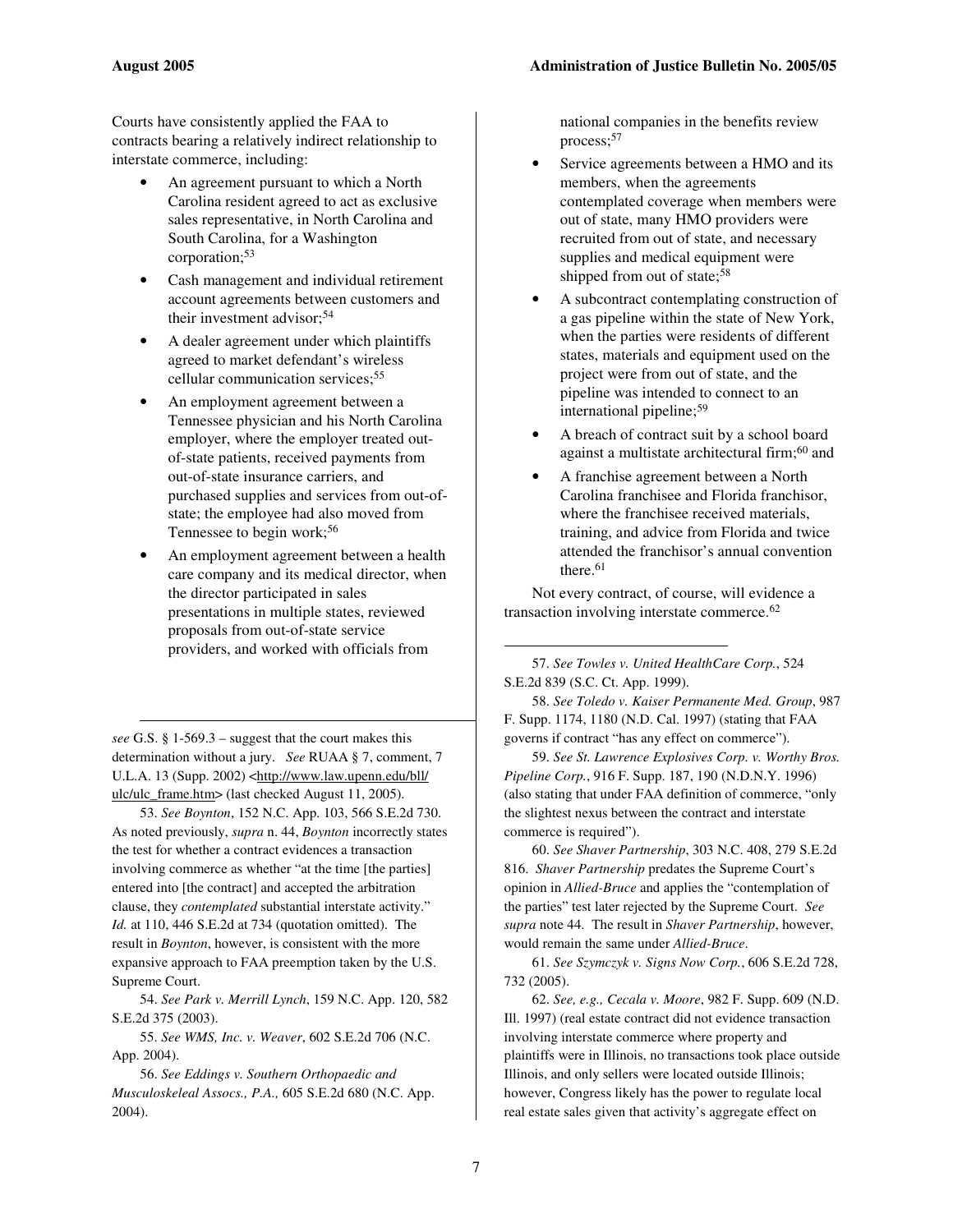Nevertheless, if the transaction "evidenced" by a particular agreement is one that Congress could regulate under its Commerce Clause power, the FAA will apply.<sup>63</sup> And that power is substantial – permitting regulation of purely intrastate commercial activity, if, for example, that activity belongs to a class of activities that, in the aggregate, has a substantial effect on interstate commerce. <sup>64</sup> North Carolina cases limiting the FAA's reach to transactions that occur "in commerce," <sup>65</sup> or to transactions that the parties "contemplated" would involve interstate commerce, <sup>66</sup> are no longer valid. 67

interstate commerce, so the result in *Moore* is arguably incorrect); *Paramore v. Inter-Regional Financial Group Leasing Co.*, 68 N.C. App. 659, 316 S.E.2d 90 (1984) (concluding that FAA did not apply to agreement under which North Carolina plaintiffs leased tractor, for use in North Carolina, from Minnesota corporation; lease was solicited by corporation's agent in North Carolina, and plaintiffs picked up tractor from dealer in North Carolina but sent payments to defendant's Montana office. Note, however, that *Paramore* applies the invalid "contemplation of the parties" test and that its result arguably conflicts with *Citizens Bank*, since Congress likely has the power to regulate equipment leasing transactions, given that activity's aggregate effect on the national economy. *See* 539 U.S. at 58.).

63. *See Allied-Bruce*, 513 U.S. at 277.

64. *Citizens Bank*, 539 U.S. at 56-57.

65. *See Bryant-Durham Elec. Co., Inc.,* 42 N.C. App. at 356, 256 S.E.2d at 532.

66. *See supra* n. 44.

67. In addition, some North Carolina cases state that "importation into one state from another is the indispensable element, the test, of interstate commerce." *Szymczyk*, 606 S.E.2d at 732 (2005) (quoting *Snelling & Snelling, Inc. v. Watson*, 41 N.C. App. 193, 197-98, 254 S.E.2d 785, 789 (1979) (interpreting phrase "transacting business in interstate commerce" then used in G.S. § 55- 131(b)(8), now G.S. § 55-15-01)). The Supreme Court's cases, however, reveal that the FAA may apply even if the parties' transaction does not involve the physical movement of goods or people from one state to another. In *Citizens Bank*, for example, the Court noted that the FAA would govern an individual commercial loan transaction even if the transaction itself had no substantial effect on interstate commerce, because commercial loan activity, in the aggregate, had such an effect. 539 U.S. at 56.

#### **Is the arbitration agreement contained in the employment contract of a worker engaged in foreign or interstate commerce?**

Notwithstanding the FAA's broad applicability, section one excludes from the Act's coverage "contracts of employment of seamen, railroad employees, or any other class of workers engaged in foreign or interstate commerce."<sup>68</sup> Although this clause, like section 2, arguably represents an attempt to exercise Congress' Commerce Clause power in full, thereby exempting nearly *all* employment contracts from the FAA, the Supreme Court has held that only transportation workers – i.e. workers who are "engaged in transportation" – are exempt. 69

Other than "seamen [and] railroad employees," what classes of worker are "engaged in transportation?" Courts have interpreted section 1 narrowly, generally applying the exclusion "only [to] those other classes of workers who are actually engaged in the movement of interstate or foreign commerce or in work so closely related thereto as to be in practical effect part of it." <sup>70</sup> The following cases are illustrative:

- Section 1 did not exempt a guard employed by a company responsible for security at Union Station in Washington, D.C. 71
- Section 1 did not exempt warehouse worker employed by manufacturing company, who was responsible for receiving products from out-of-state manufacturers and for packaging and loading products for shipment. Worker was engaged in interstate commerce, but not in work substantially similar to that performed by seamen or railroad employees. 72

70. *Palcko v. Airborne Express, Inc.*, 372 F.3d 588, 593 (3d Cir. 2004) (quotation omitted); *see also Cole v. Burns Int'l Security Servs.*, 105 F.3d 1465, 1472 (D.C. Cir. 1997) (§ 1 applies to only those workers involved in the "'flow' of commerce, *i.e.*, those workers responsible for the transportation and distribution of goods").

71. *See Cole*, 105 F.3d 1465.

72. *See Kropfelder v. Snap-On Tools Corp.*, 859 F. Supp. 952 (D. Md. 1994). *But see Lenz v. Yellow Transp., Inc.*, 352 F. Supp. 2d 903, 906-07 (S.D. Iowa 2005) (noting that worker in *Kropfelder* worked for manufacturing

<sup>68.</sup> 9 U.S.C. § 1.

<sup>69.</sup> *See Circuit City Stores, Inc. v. Adams*, 532 U.S. 105, 121 (2001); *Sillins v. Ness*, 164 N.C. App. 755, 757, 596 S.E.2d 874, 876 (2004).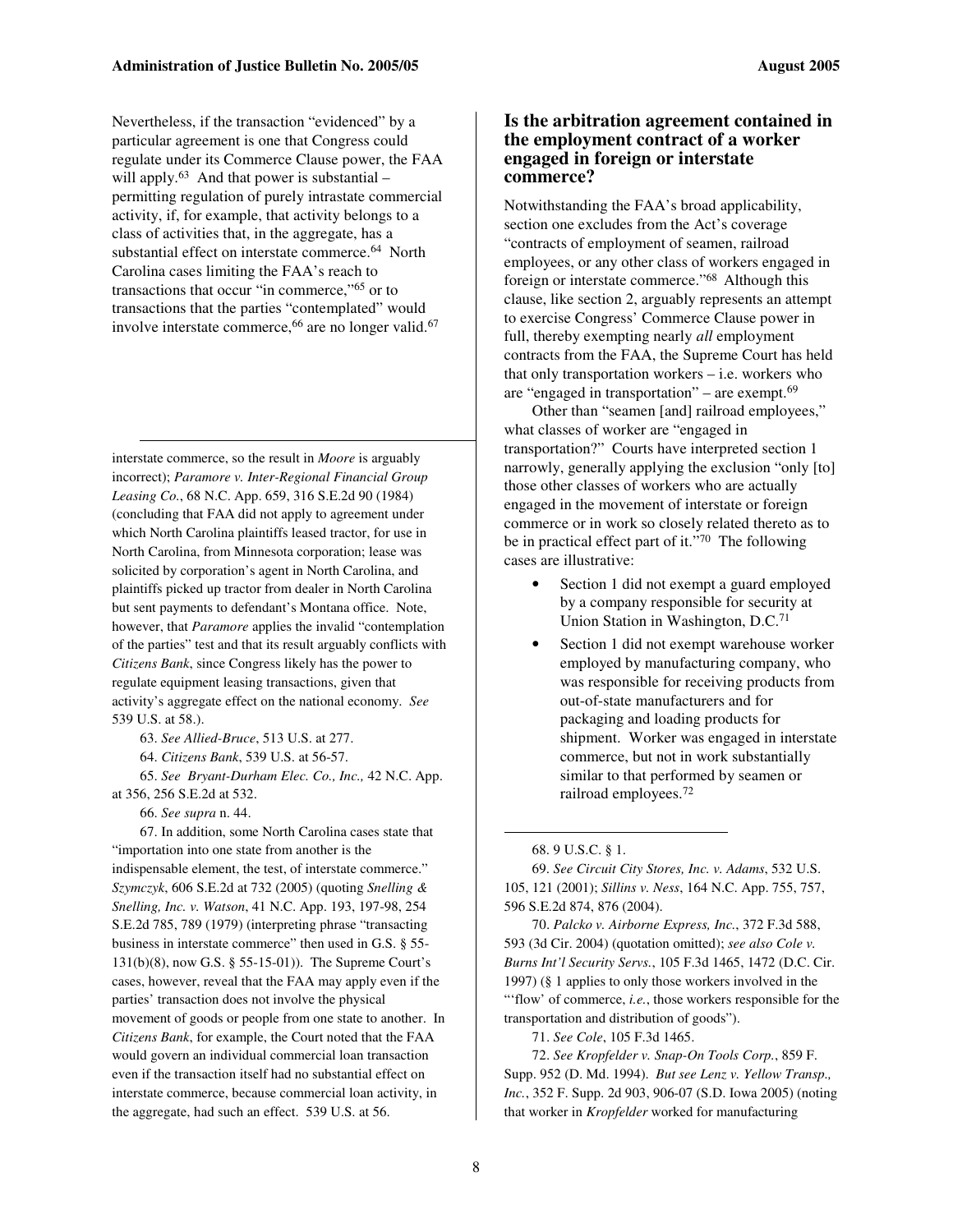- Section 1 did not exempt temporary employees assigned to "manual day labor" in various jobs, including construction, landscaping, stevedoring, and warehousing, among others. Although some assigned jobs were "related to the interstate transportation of goods," there was no evidence that a "majority or even a plurality of plaintiffs' daily activities were in transportation-related industries." 73
- Section 1 exempted delivery driver who contracted with courier service to provide "small package information, transportation, and delivery service throughout the United States." 74
- Section 1 exempted employee responsible for directly supervising drivers who transported packages for an interstate and international shipping company. 75

Because section 1 requires a relatively direct connection between the worker and foreign or interstate commerce, the exemption will not apply to most contracts of employment, <sup>76</sup> particularly those involving workers outside the transportation industries. If the exemption applies, however, state law, not the FAA, will likely govern the enforceability of any arbitration agreement.<sup>77</sup>

#### **Have the parties contracted to apply state law to their dispute?**

Thus far, we have seen that the FAA requires enforcement of written arbitration agreements in contracts "evidencing a transaction involving commerce," other than employment contracts of transportation workers. If it applies, the FAA will preempt much state arbitration law. The following sections of this bulletin discuss how courts should analyze whether the FAA preempts particular state laws.

company, rather than for an employer in the transportation industry).

73. *Adkins v. Labor Ready, Inc.*, 303 F.3d 496, 499 & 505 (4th Cir. 2002) (quotation omitted).

74. *Harden v. Roadway Package Sys., Inc.*, 249 F.3d 1137, 1139-40 (9th Cir. 2001).

75. *See Palcko*, 372 F.3d at 593 & 594 n.2.

76. *See Wehr Dissolution Corp.*, 345 F. Supp. 2d at 560.

77. *See Palcko*, 372 F.3d at 596 (rejecting argument that FAA preempted state law requiring arbitration under contracts exempt under FAA § 1); *see also Cole*, 105 F.3d at 1472.

Before turning to this topic, note that contract parties may agree to apply state arbitration law to their disputes. If they so agree – incorporating state arbitration law into their contract – the FAA will not preempt the incorporated law. The decision whether a contract incorporates state arbitration law, however, itself raises issues of FAA preemption. Indeed, in some cases, the FAA may preempt a finding that a contract incorporates state law. Thus, this bulletin defers further discussion of this topic until after the following discussion of the scope of FAA preemption.

#### **Does the FAA preempt the challenged state law?**

The Supreme Court has traced Congress' power to preempt state law to Article 6, clause 2 of the U.S. Constitution (the "Supremacy Clause"). <sup>78</sup> Whether a given federal statute in fact preempts state law is a matter of Congressional intent.

The courts have generally divided preemption into two overarching categories: express and implied. Courts use the term express preemption to describe federal statutes that explicitly state their intended preemptive effect. 79 If the relevant federal law contains no express preemption language, state law may nevertheless be preempted by implication: i.e., preempted because courts infer Congress' intent to preempt state law from the general statutory scheme, "purpose," or legislative history.

Courts further subdivide "implied preemption" cases into two categories: "field preemption" and "conflict preemption." In field preemption cases, courts infer an intent to preempt state law "from the depth and breadth of a congressional scheme that occupies the legislative field." 80 In such cases, courts

78. *See generally Lorillard Tobacco Co. v. Reilly*, 533 U.S. 525, 540-41 (2001); *Gade v. Nat'l Solid Wastes Mgmt. Ass'n*., 505 U.S. 88, 108 (1992); *Chicago & N.W. Transp. Co. v. Kalo Brick & Tile Co.*, 450 U.S. 311, 317-318 (1981). Some scholars would instead locate any Congressional preemption power in the Necessary and Proper clause, U.S. Const. art. I, § 8, cl. 18. *See, e.g.,* Stephen A. Gardbaum, *The Nature of Preemption*, 79 Cornell L. Rev. 767 (1994).

79. *See, e.g., Reilly*, 533 U.S. at 541 ("State action may be foreclosed by express language in a congressional enactment."). Congress may specify the extent to which the federal enactment will preempt state law – e.g., whether the federal law displaces all state regulation or only state law that conflicts with the federal scheme. *See, e.g., Cipollone v. Liggett Group, Inc.*, 505 U.S. 504, 517 (1992). 80. *Reilly*, 533 U.S. at 541.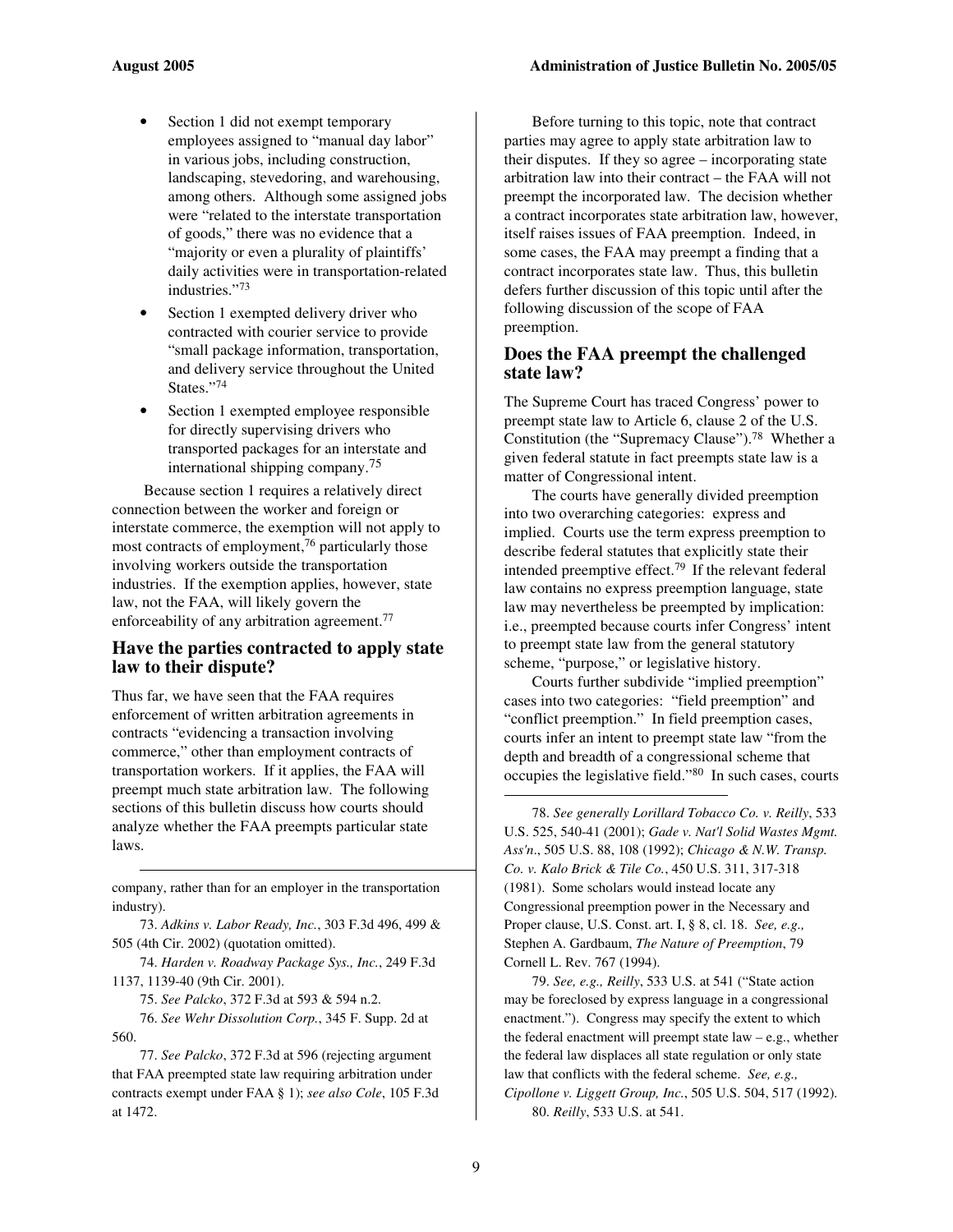deem Congress to have prohibited all state regulation in a particular field, whether or not state law conflicts with federal law. Courts generally attribute such broad preemptive intent to Congress only in areas of dominant federal interest or where the federal statute creates a "pervasive" regulatory scheme.<sup>81</sup>

In cases of "conflict preemption," state law is preempted "by implication because of a conflict with a congressional enactment." <sup>82</sup> Such a conflict may arise either because it is impossible to comply with both state and federal  $law<sup>83</sup>$  or because state law "stands as an obstacle to the accomplishment and execution of the full purposes and objectives of Congress." <sup>84</sup> This latter type of implied conflict preemption is termed "obstacle preemption." 85

#### **FAA preemption is a form of obstacle preemption.**

No provision of the FAA expressly states whether, or to what extent, the Act preempts state law. 86 Moreover, the Supreme Court has recognized that the FAA does not "reflect a congressional intent to occupy the entire field of arbitration." 87 Indeed, the structure of the Act itself suggests a role for state arbitration law. The Act's substantive provisions are chiefly concerned with the enforceability of

81. *Pacific Gas & Elec. Co. v. State Energy Comm'n*, 461 U.S. 190, 203-04 (1983).

82. *Reilly*, 533 U.S. at 541.

83. *Florida Lime & Avocado Growers, Inc. v. Paul*, 373 U.S. 132, 142-43 (1963) (implied conflict preemption occurs when "compliance with both federal and state regulations is a physical impossibility").

84. *Hines v. Davidowitz*, 312 U.S. 52, 67 (1941).

85. *See* Drahozal, *supra* n. 6 at 398.

86. *See Volt Info. Sciences, Inc. v. Board of Trustees of Leland Stanford Junior Univ.*, 489 U.S. 468, 477 (1989). It is possible to read FAA § 2 as an express preemption clause, *see* Caleb Nelson*, Preemption*, 86 Va. L. Rev. 225, 299 (2000), although the Supreme Court has never adopted this view. For a clear example of an express preemption clause, consider the following provision of the Employee Retirement Income Security Act, 29 U.S.C. § 1144(a): "Except as provided [elsewhere in] this section, the provisions of this subchapter . . . shall supersede any and all State laws insofar as they may now or hereafter relate to any employee benefit plan."

87. *Volt,* 489 U.S. at 477. *But see* Macneil et al., *supra* n. 20 § 10.8.2, at 10:76 (listing "strong arguments" that the FAA, if it applies, should preempt all of state arbitration law).

arbitration agreements and awards, not with minute regulation of the arbitration process itself, and many of the provisions are explicitly directed to federal, not state, courts. 88

To the extent the Supreme Court has articulated a coherent FAA preemption theory, it is one of implied conflict preemption. <sup>89</sup> Under this theory, state laws are preempted to the extent they "would undermine the [pro-arbitration] goals and policies of the FAA." <sup>90</sup> This policy is manifested most clearly in FAA § 2. Because that section also contains the most significant limitation on the scope of FAA preemption, it merits extended discussion.

#### **Under FAA § 2, state law "hostile" to arbitration is preempted; generally applicable state law is not.**

FAA section 2 mandates that written arbitration agreements "shall be valid, irrevocable, and enforceable, save upon such grounds as exist at law or in equity for the revocation of any contract."<sup>91</sup> Section 2 contains what might be termed the FAA's preemptive "core,"<sup>92</sup> establishing a national policy mandating enforcement of arbitration agreements notwithstanding state law to the contrary.

This pro-arbitration mandate, however, is tempered by section two's "savings clause" which permits courts to invalidate arbitration agreements "upon such grounds as exist at law or in equity for the revocation of *any contract*." <sup>93</sup> The savings clause permits courts to apply "*generally applicable*

88. *See, e.g.,* 9 U.S.C. §§ 3-4 (providing for stays of judicial proceedings pending arbitration and for orders compelling arbitration and referring to "courts of the United States" and "United States district court[s]"); 9 U.S.C. §§ 9-13 (establishing procedures and grounds for confirming, vacating, or modifying arbitral awards in federal courts; referring, for example, to "United States court[s]" and "United States district court[s]"); *see also* Hayford & Palmiter, *supra* n. 15 at 195, 200-01 (noting incomplete FAA coverage and arguing for a state role in regulating the process of arbitration).

89. *See* Drahozal, *supra* n. 6 at 407.

90. *Volt*, 489 U.S. at 478.

91. 9 U.S.C. § 2.

92. Hayford & Palmiter, *supra* n. 15 at 194-95; *see also* Drahozal, *supra* n. 6 at 407 ("[S]tate laws [are] preempted when they conflict with the dictate of § 2 that arbitration agreements be 'valid, irrevocable, and enforceable.'").

93. 9 U.S.C. § 2 (emphasis added).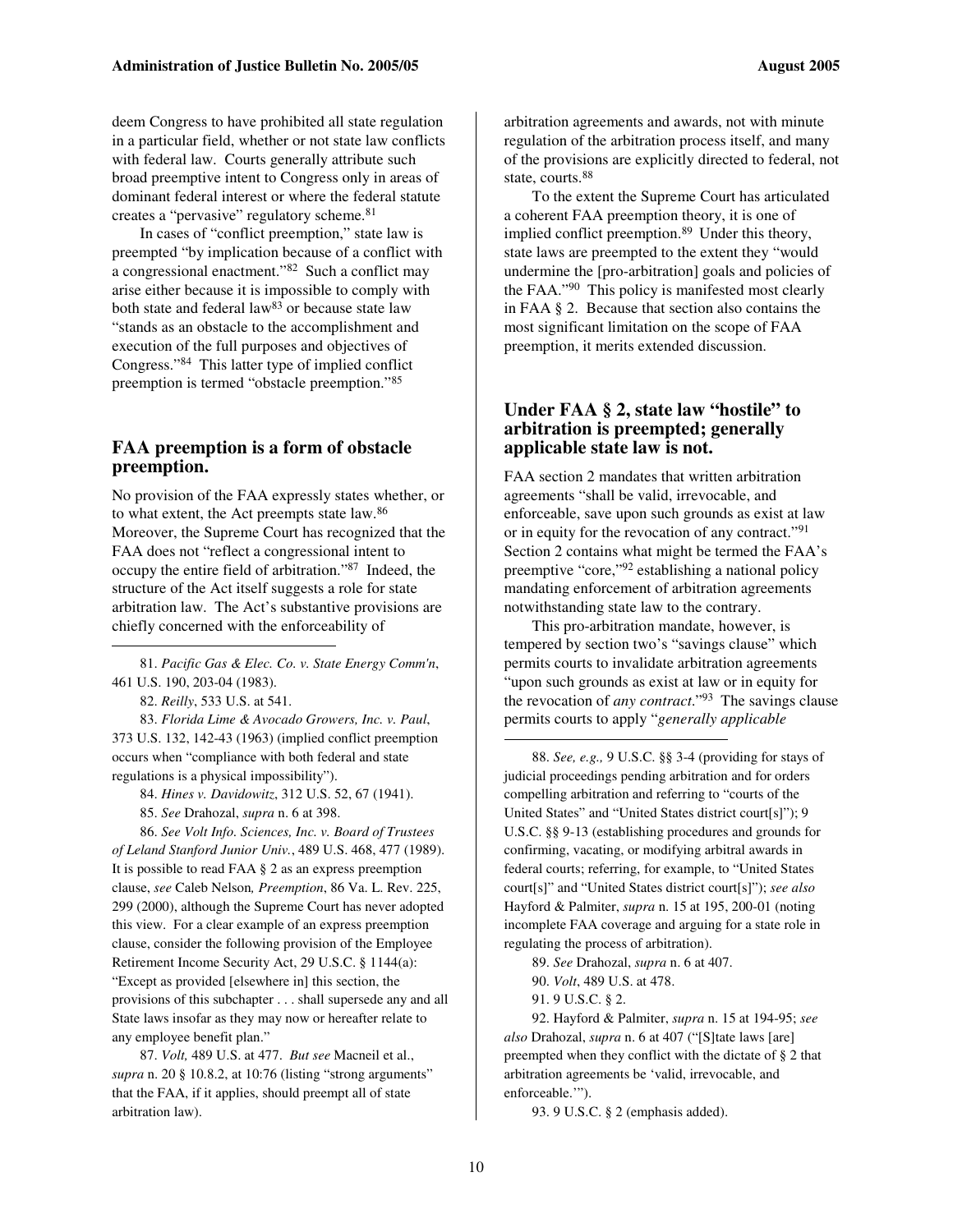contract defenses, such as fraud, duress, or unconscionability" to invalidate arbitration agreements. <sup>94</sup> Applying general contract law principles to arbitration agreements is consistent with the FAA's goal of placing such agreements "upon the same footing as other contracts."<sup>95</sup>

"Courts may not, however, invalidate arbitration agreements under state laws applicable *only* to arbitration provisions." <sup>96</sup> Nor may courts invalidate arbitration agreements under a "state-law principle that takes its meaning precisely from the fact that a contract to arbitrate is at issue." <sup>97</sup> The Supreme Court has admonished that:

A court may not . . . in assessing the rights of litigants to enforce an arbitration agreement, construe that agreement in a manner different from that in which it otherwise construes nonarbitration agreements under state law. Nor may a court rely on the uniqueness of an agreement to arbitrate as a basis for a state-law holding that enforcement would be unconscionable." 98

Thus, the FAA requires courts to enforce arbitration agreements and preempts state law that would reach a contrary result, unless the relevant state law is a "generally applicable" defense to contract enforcement. The following section discusses how these preemption principles apply in particular cases. 99

#### *Is state law hostile to arbitration?*

The clearest case of FAA preemption involves state law that is hostile to arbitration. For example, the FAA indisputably preempts state laws that declare arbitration agreements invalid. The same is true of laws that single out arbitration agreements for special, unfavorable treatment, or that impose special limitations on the authority of arbitrators. These laws

94. *Doctor's Assocs., Inc. v. Casarotto*, 517 U.S. 681, 687 (1996) (emphasis added).

95. *Gilmer*, 500 U.S. at 24; *Volt*, 489 U.S. at 474.

96. *Casarotto*, 517 U.S. at 687*.*

97. *Perry v. Thomas,* 482 U.S. 483, 492 n.9 (1987). 98. *Id*.

99. Readers should be aware that arbitrators, and not courts, must decide many challenges to the enforceability of contracts that contain arbitration clauses. This bulletin does not address whether courts or arbitrators should decide particular challenges. That topic will be addressed in a separate bulletin.

conflict with the FAA's strong pro-arbitration mandate, and they are preempted.

Examples of state laws hostile to arbitration include:

- Laws forbidding courts to order specific performance of predispute arbitration agreements. 100
- Laws requiring a judicial forum for certain types of disputes, such as franchise disputes<sup>101</sup> or wage collection actions.<sup>102</sup>
- Laws allowing courts, but not arbitrators, to award punitive damages. 103
- Laws imposing on arbitration agreements special rules of contract formation – such as special "conspicuous notice" requirements – not applicable to other contracts. 104
- Laws prohibiting "nonnnegotiable" arbitration clauses while permitting other types of "nonnegotiable" contract terms. 105

#### *Is the challenged state law "generally applicable" contract law?*

What about state laws that are not overtly hostile to arbitration but that nevertheless deny enforcement to an arbitration agreement? Under FAA section 2, such laws are not preempted if they constitute "grounds . . . for the revocation of any contract." Thus, a court may invalidate an arbitration agreement, like any other contract, for lack of consideration, or because a party's agreement to arbitrate was induced by fraud, or because a contract signatory lacked authority to bind a party to the contract. <sup>106</sup> Likewise, an arbitration agreement may

103. *See Mastrobuono v. Shearson/Lehman Hutton, Inc.*, 514 U.S. 52, 59 (1995) (unless the parties agreed otherwise, the FAA would preempt a state law rule forbidding arbitral awards of punitive damages).

104. *See Casarotto*, 517 U.S. at 683 (holding that the FAA preempted a Montana statute requiring arbitration clauses to be contained in a "Notice of Arbitration" typed in underlined capital letters on the front of the contract).

105. *See Saturn Distribution Corp. v. Williams*, 905 F.2d 719, 725-26 (4th Cir. 1990).

106. *See, e.g., Martin v. Vance*, 133 N.C. App. 116, 122, 514 S.E.2d 306, 310 (1999) (considering whether arbitration agreement was supported by consideration); *Prima Paint Corp. v. Flood & Conklin Mfg. Co.*, 388 U.S.

<sup>100.</sup> *See, e.g., Allied-Bruce*, 513 U.S. at 269.

<sup>101.</sup> *See Southland*, 465 U.S. at 5-6 & 16.

<sup>102.</sup> *See Perry,* 482 U.S. 483.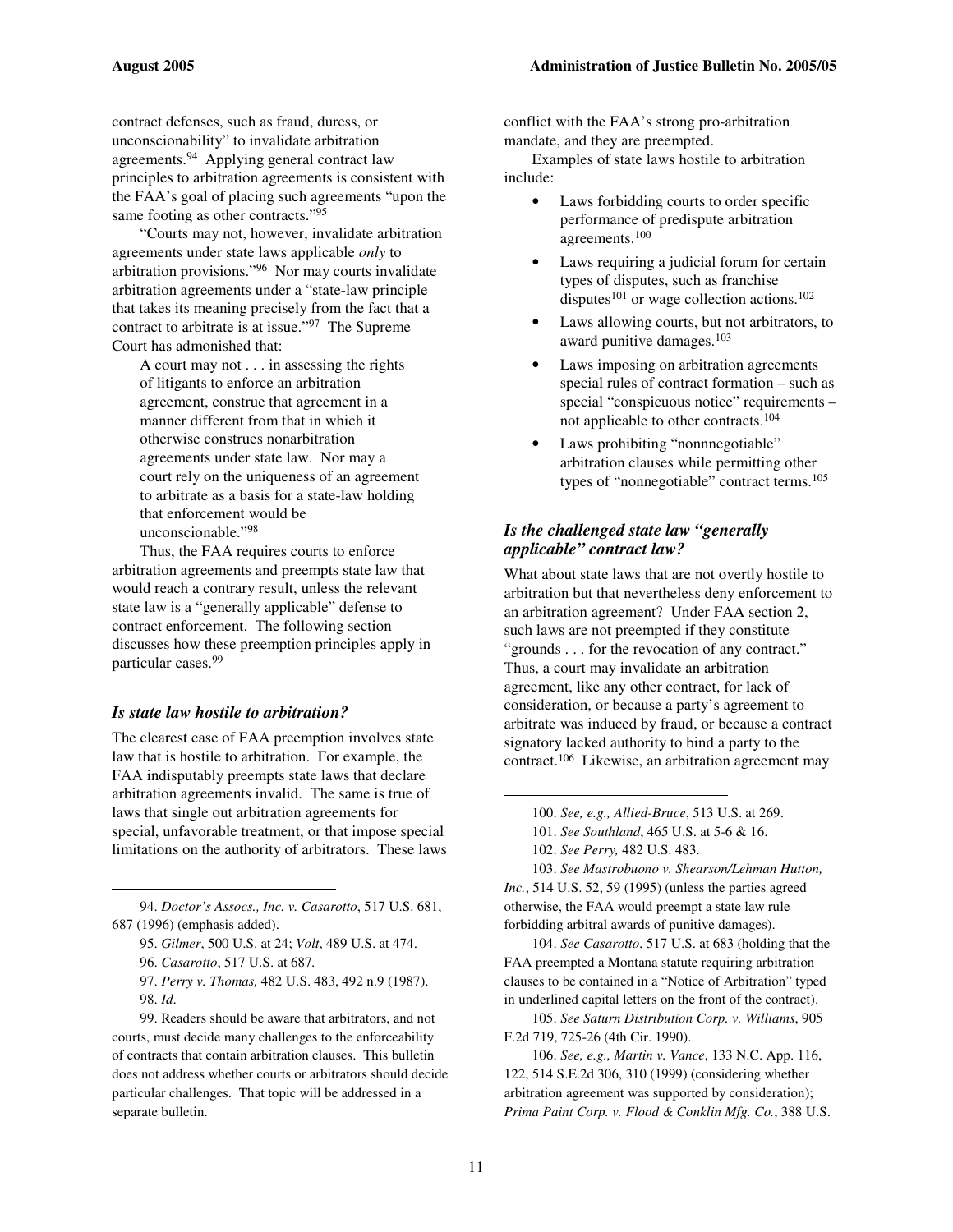be invalidated under the doctrine of unconscionability.<sup>107</sup> The FAA does not preempt such "generally applicable" state law.

The Supreme Court, however, has made clear that courts may not apply state law principles that take their meaning "precisely from the fact that a contract to arbitrate is at issue." <sup>108</sup> So, for example, the FAA would preempt a judicially-crafted state law invalidating as unconscionable all consumer arbitration agreements. <sup>109</sup> The FAA would also preempt even "generally applicable" state law if applied in a manner hostile to arbitration. For example, a court could not invalidate an arbitration agreement under a duress or fraud in the inducement theory, when the same contract, without the arbitration clause, would be enforced. <sup>110</sup> The guiding

395 (1967) (court, rather than arbitrator, decides whether arbitration agreement was fraudulently induced); *Sphere Drake Ins. Ltd. v. All American Ins. Co.*, 256 F.3d 587, 592 (7th Cir. 2001) (remanding for decision as to whether contract signatory was authorized to bind party).

107. Unconscionability is a state law "policing doctrine" used by courts to limit the enforceability of contracts perceived to be unfair. The doctrine is recognized in North Carolina. *See* G.S. 25-2-302; *Brenner v. Little Red School House, Ltd.,* 302 N.C. 207, 213-14, 274 S.E.2d 206, 210-11 (1981); *Sidden v. Mailman*, 137 N.C. App. 669, 675, 529 S.E.2d 266, 271(2000). For detailed discussion of the use of unconscionability doctrine in policing arbitration agreements, see Jeffrey W. Stempel, *Arbitration, Unconscionability, and Equilibrium: The Return of Unconscionability Analysis as a Counterweight to Arbitration Formalism*, 19 Ohio St. J. Disp. Resol. 757 (2004).

Note that there may be some circumstances under which arbitrators, and not courts, must decide whether an arbitration clause is unconscionable. *Compare Hawkins v. Aid Ass'n for Lutherans*, 338 F.3d 801, 807 (7th Cir. 2003) (arbitrator, not court, must decide whether contract provisions barring punitive damages and classwide arbitration were unconscionable) *with Ingle v. Circuit City Stores, Inc.,* 328 F.3d 1165, 1170-73, 1175-76 (9th Cir. 2003) (addressing whether waiver of right to proceed as class rendered arbitration provision unconscionable). Whether courts or arbitrators must decide particular issues will be covered in more detail in a separate bulletin.

108. *Perry,* 482 U.S. at 492 n.9.

109. *See id*. ("Nor may a court rely on the uniqueness of an agreement to arbitrate as a basis for a state-law holding that enforcement would be unconscionable.").

110. *See Allied-Bruce*, 513 U.S. at 281 ("What States may not do is decide that a contract is fair enough to

principle is one of neutrality: both the substantive law and the court's application of that law must be consistent with the FAA's requirement that arbitration agreements be placed "upon the same footing as other contracts."<sup>111</sup>

#### *Laws that are not "generally applicable"*

A final category consists of laws that are not "generally applicable" but that also are not overtly hostile to arbitration. As an example, consider laws regulating or facilitating the arbitration process – say, by establishing procedures governing pre-hearing discovery. Are such laws preempted?

The case law provides relatively little guidance as to how courts should address such preemption issues. <sup>112</sup> Recall, however, that the Supreme Court's preemption theory is one of implied obstacle preemption: state laws are preempted if they "undermine the goals and policies of the FAA."<sup>113</sup> The FAA's principal purpose is to ensure that arbitration agreements are enforced according to their terms. <sup>114</sup> State laws that regulate the arbitration process are likely consistent with this purpose, unless they invalidate the parties' agreement, nullify its terms, or otherwise operate in a manner "hostile" to arbitration. 115

For example, the Revised Uniform Arbitration Act (RUAA), enacted with limited changes in North Carolina, regulates numerous aspects of the arbitration process not explicitly addressed by the FAA.<sup>116</sup> The RUAA addresses, among other topics, disclosure of information by arbitrators, arbitral discovery and hearing procedures, and arbitrator immunity.<sup>117</sup> While this bulletin does not attempt to

enforce all its basic terms (price, service, credit), but not fair enough to enforce its arbitration clause.").

111. *Gilmer*, 500 U.S. at 24.

112. For a summary of possible approaches, see Drahozal, *supra* n. 6 at 416-20.

113. *Volt*, 489 U.S. at 478.

114. *See id.*

115. For a contrary view arguing that the FAA preempts all state arbitration law when it applies, *see* MacNeil et al., *supra* n. 20 § 10.8.2.2, at 10:76.

116. *See* G.S. § 1-569.1 *et seq.*; 7 U.L.A. 1 *et seq.* [herein RUAA § \_]. The RUAA applies to agreements to arbitrate made after January 1, 2004, and to prior agreements if the parties so agree "in a record." G.S. § 1- 569.3.

117. *See* G.S. § 1-569.1 *et seq*. The RUAA also addresses issues covered more directly by the FAA, including the enforceability of arbitration agreements, the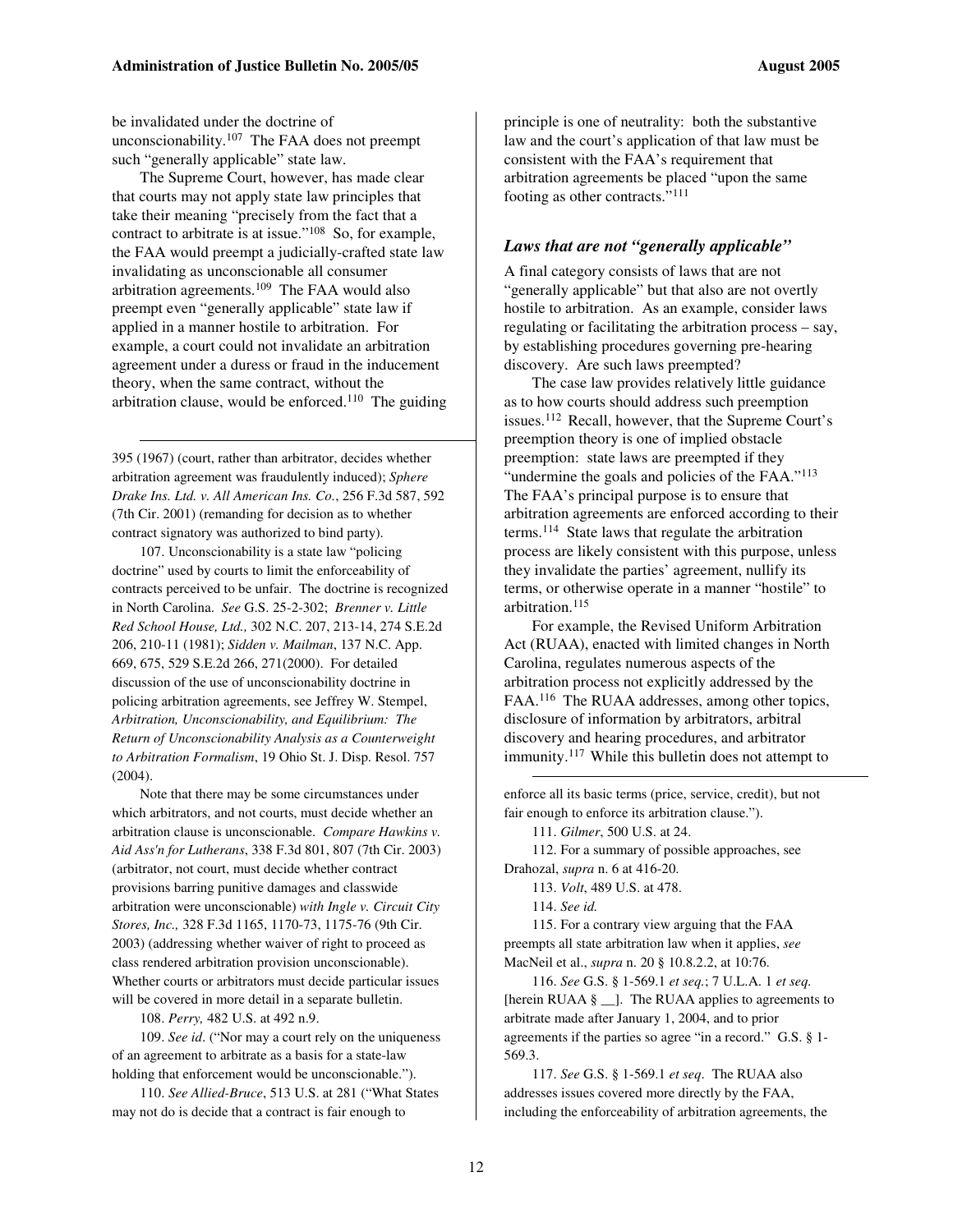evaluate each RUAA provision for compatibility with the FAA, most RUAA provisions are likely to survive an obstacle preemption analysis.<sup>118</sup> Courts faced with preemption challenges to state law that is not "generally applicable" must determine whether the law is consistent with the FAA or, rather, whether it undermines the FAA's pro-arbitration mandate.

#### *Specific North Carolina preemption issues*

A number of cases have addressed FAA preemption of North Carolina law. The following section discusses these cases and identifies other aspects of North Carolina law that may raise preemption issues.

Judicial review of arbitral awards: In *WMS, Inc. v. Weaver*, 119 the North Carolina Court of Appeals stated that the FAA preempts "state law addressing the role of courts in reviewing arbitration awards." 120 In deciding whether to confirm or vacate an arbitral award, the Court of Appeals therefore looked to the standards governing vacatur in 9 U.S.C. § 10, rather than those now contained in G.S.  $\S$  1-569.23.<sup>121</sup>

By its express terms, FAA section 10 is directed to federal, not state, courts: the statute governs vacatur of arbitral awards by "the United States court" in the district where the arbitral award was made. <sup>122</sup> Arguably, states retain the freedom to establish their own standards for vacatur of arbitral awards, subject to the usual qualification that state law must not "undermine the goals and policies of the FAA." <sup>123</sup> Concerns about preemption, however, apparently led the drafters of the RUAA to adhere closely to the vacatur standards specified in the FAA.<sup>124</sup> As a result, had the Court of Appeals in *Weaver* looked to state law to determine the relevant

arbitrability of disputes, and the processes for confirming, modifying, and vacating arbitral awards. On these matters, the RUAA adheres closely to the FAA, recognizing that they fall within the "core" areas of FAA preemption. *See* Hayford & Palmiter, *supra* n. 15 at 213-226.

118. For thorough treatment of whether the FAA preempts state law that, like the RUAA, regulates the arbitration process itself, see Hayford & Palmiter, *supra* n. 15, and Drahozal, *supra* n. 6.

119. 602 S.E.2d 706 (N.C. App. 2004).

121. *See id.*

- 123. *Volt*, 489 U.S. at 478.
- 124. *See* Hayford & Palmiter, *supra* n. 15 at 219.

vacatur standards, it would have found little difference from those set out in the FAA. 125

Laws forbidding out-of-state forum selection clauses: G.S. § 22B-3 invalidates forum selection clauses, in contracts entered into in North Carolina, requiring contract parties to litigate or arbitrate their disputes outside of North Carolina. <sup>126</sup> Although the statute invalidates out-of-state forum selection clauses regardless whether the contract at issue requires arbitration, and therefore does not apply "only to arbitration provisions,"<sup>127</sup> the North Carolina Court of Appeals has held that it is preempted. <sup>128</sup> A number of other courts have reached similar conclusions with respect to other statutes. 129

To understand these cases, return to the language of the FAA section 2 savings clause: arbitration agreements must be enforced "save upon such grounds as exist at law or in equity for the revocation of *any contract*." <sup>130</sup> The relevant preemption cases involve statutes that invalidate out-of-state forum selection clauses in franchise agreements, but not in other contracts.<sup>131</sup> Because such statutes apply only

125. *Compare* G.S. §§ 1-569.22-25 (current N.C. arbitration statute) *with* 9 U.S.C. §§ 9-11. *See also* Hayford & Palmiter, *supra* n. 15 at 218-19.

126. G.S. § 22B-3 provides: "Except as otherwise provided in this section, any provision in a contract entered into in North Carolina that requires the prosecution of any action or the arbitration of any dispute that arises from the contract to be instituted or heard in another state is against public policy and is void and unenforceable. This prohibition shall not apply to non-consumer loan transactions or to any action or arbitration of a dispute that is commenced in another state pursuant to a forum selection provision with the consent of all parties to the contract at the time that the dispute arises."

127. *Casarotto*, 517 U.S. at 687.

128. *Boynton*, 152 N.C. App. at 109, 566 S.E.2d at 734.

129. *See Bradley v. Harris Research, Inc.*, 275 F.3d 884 (9th Cir. 2001) (similar statute applicable to franchise agreements); *KKW Enters, Inc. v. Gloria Jean's Gourmet Coffees Franchising Corp.*, 184 F.3d 42 (1st Cir. 1999) (same); *Doctor's Assocs., Inc. v. Hamilton*, 150 F.3d 157 (2d Cir. 1998) (same); *see also See* Drahozal, *supra* n. 6 at 409-410 (arguing that *Southland* supports preemption of such statutes). *But see Keystone, Inc. v. Triad Sys. Corp.,* 971 P.2d 1240, 1244 (Mont. 1998) (holding that FAA did not preempt Montana statute invalidating contract terms requiring state residents to resolve disputes out of state).

130. 9 U.S.C. § 2 (emphasis added).

131. *See Bradley*, 275 F.3d 884; *KKW Enters,* 184 F.3d 42; *Hamilton*, 150 F.3d 157.

<sup>120.</sup> *Id.* at 710.

<sup>122.</sup> *See* 9 U.S.C. § 10(a).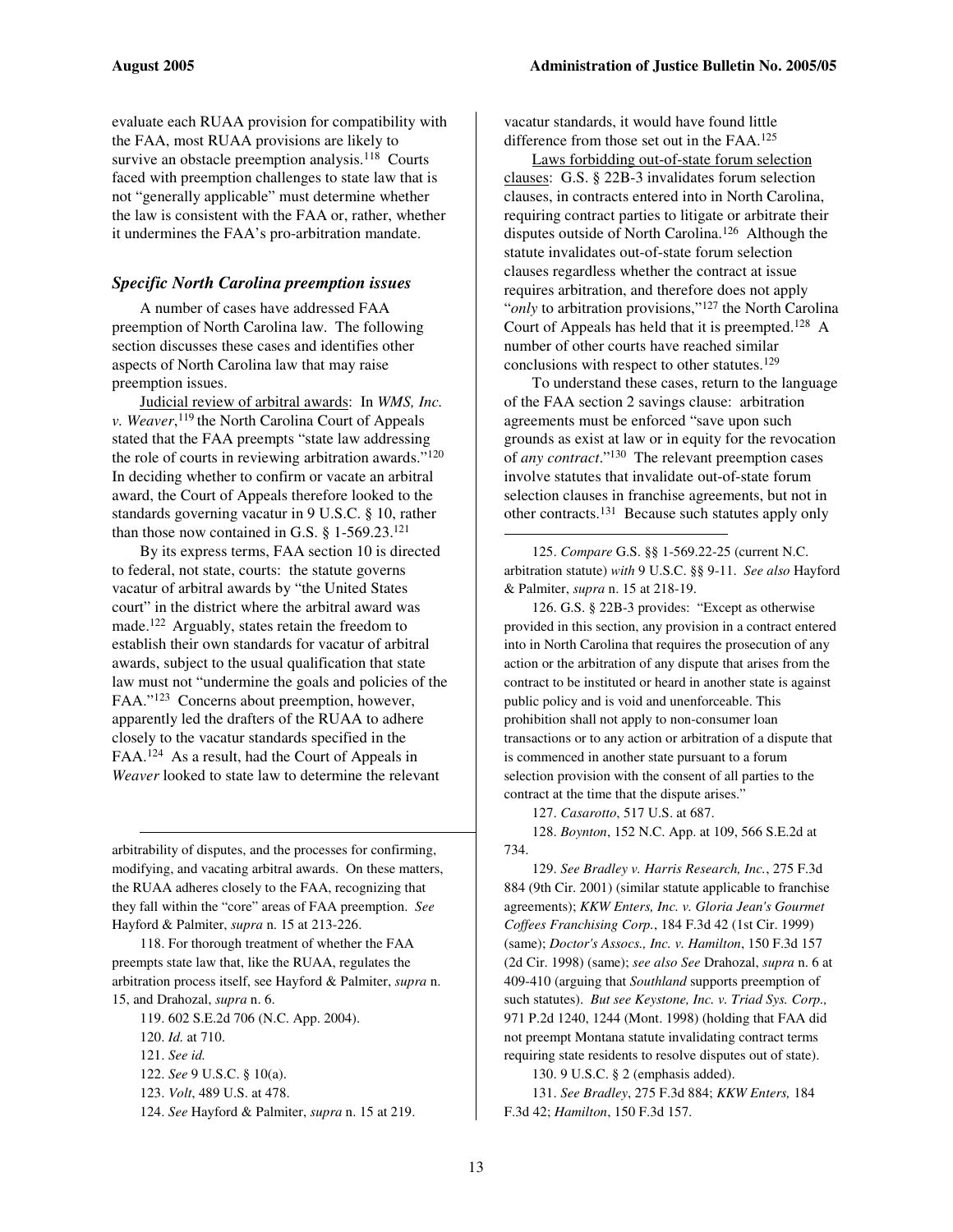to a limited subset of contracts, rather than to "contracts generally,"<sup>132</sup> courts have found them preempted. 133

G.S. § 22B-3 presents a closer call. Unlike a state franchise act, § 22B-3 does not single out a particular type of contract for regulation. But neither does it apply to *any* contract; there are narrow exceptions. The principal exception is for nonconsumer loan transactions. <sup>134</sup> Moreover, G.S. § 22B-3 invalidates only the out-of-state forum selection clause, potentially allowing the court to enforce the remainder of the arbitration agreement.<sup>135</sup> Nevertheless, the Court of Appeals has determined that the FAA preempts § 22B-3. 136

Laws requiring the parties specifically to authorize arbitral awards of punitive damages: One area in which North Carolina arbitration law departs from the model RUAA relates to arbitrators' authority to award punitive damages or "other exemplary relief." G.S. § 1- 569.21 allows such awards if (1) the arbitration agreement "provides for an award of punitive damages or exemplary relief"; (2) an award of such relief is authorized by law in a civil action involving the same claim, and (3) the evidence

133. *See Bradley*, 275 F.3d at 889-90; *KKW Enters,* 184 F.3d at 51; *Hamilton*, 150 F.3d at 163.

134. Other exceptions are for contracts entered into in other states (though this exception is of little practical consequence, as North Carolina law typically would not apply to such contracts, *see Walden v. Vaugn*, 157 N.C. App. 507, 510, 579 S.E.2d 475, 477 (2003)) and for postdispute agreements to arbitrate. *See* G.S. § 22B-3.

135. *Cf. Triad Sys. Corp.*, 971 P.2d at 1245-46 (Montana statutes invalidating out-of-state forum clauses did not "nullif[y] either party's obligation to arbitrate"). Note, however, that state law invalidating particular arbitration-related terms, while otherwise allowing arbitration to go forward, might still be preempted under the theory that the FAA requires enforcement of arbitration agreements "according to their terms." *Cf. Green Tree Fin. Corp. v. Bazzle,* 539 U.S. 444 (2003) (Rehnquist, O'Connor, Kennedy, JJ., dissenting) (advancing this argument with respect to arbitration agreement that, in dissent's view, unambiguously barred classwide arbitration proceedings).

136. *See Boynton*, 152 N.C. App. at 109, 566 S.E.2d at 734; *see also Szymczyk*, 606 S.E.2d at 732. Even if the FAA preempts statutes like G.S. § 22B-3, courts may be willing to consider the effect of a forum selection clause when analyzing an arbitration agreement under unconscionability doctrine. *See, e.g., Patterson v. ITT Consumer Fin. Corp.*, 18 Cal. Rptr. 2d 563, 565-67 (Cal. Ct. App. 1st Dist. 1993).

produced at the hearing justifies the award under the legal standards otherwise applicable to the claim. The model RUAA does not contain the first of these three requirements. 137

G.S. § 1-569.21 may be vulnerable to a preemption challenge. In *Mastrobuono v. Shearson/Lehman Hutton, Inc.*, <sup>138</sup> discussed in more detail in the following section, the U.S. Supreme Court indicated that the FAA preempts state law allowing courts, but not arbitrators, to award punitive damages. <sup>139</sup> Thus, "state law cannot prohibit the arbitrability of a claim for punitive damages." 140 This limitation on state law is unsurprising, given the FAA's goal of eliminating state law hostile to arbitration. 141

Unlike the state-law rule in *Mastrobuono*, G.S. § 1-569.21 does permit arbitral awards of punitive damages if "provide[d] for" in the parties' agreement. What does this mean? Conceivably, G.S. § 1-569.21 might be interpreted to allow punitive damages whenever such awards are *consistent with* the parties' agreement. Because courts interpreting agreements subject to the FAA must resolve "any doubts concerning the scope of arbitral issues . . . in favor of arbitration," <sup>142</sup> and because "arbitrators presumptively enjoy the power to award punitive damages," <sup>143</sup> G.S. § 1-569.21 might permit such awards unless "the arbitration contract *unequivocally excludes* punitive damages claims." <sup>144</sup> Such an interpretation would pose no preemption issue, as parties are free to arbitrate whatever issues they wish (though state law may limit the ability to waive the right to recover punitive damages altogether).

But interpreting the phrase "provides for" to mean "does not expressly exclude" arguably strips the phrase of its meaning. Instead, G.S. § 1-569.21 might be interpreted, more plausibly, to bar arbitral awards of punitive damages unless the parties specifically grant the arbitrators that authority. So interpreted, G.S. § 1-569.21 would presumptively

139. *See id.* at 59 (unless the parties intended to exclude punitive damages claims from arbitration, the FAA would preempt state law forbidding arbitral awards of punitive damages).

<sup>132.</sup> *Perry,* 482 U.S. at 492 n.9.

<sup>137.</sup> *See* RUAA § 21(a).

<sup>138.</sup> 514 U.S. 52 (1995).

<sup>140.</sup> Hayford & Palmiter, *supra* n. 15 at 214.

<sup>141.</sup> *See Gilmer*, 500 U.S. at 24.

<sup>142.</sup> *Moses H. Cone*, 460 U.S. at 24-25.

<sup>143.</sup> *Weaver*, 602 S.E.2d at 711 (quotation omitted).

<sup>144.</sup> *Id.* (discussing *Mastrobuono* in a case governed

by N.C. law before enactment of G.S. § 1-569.21)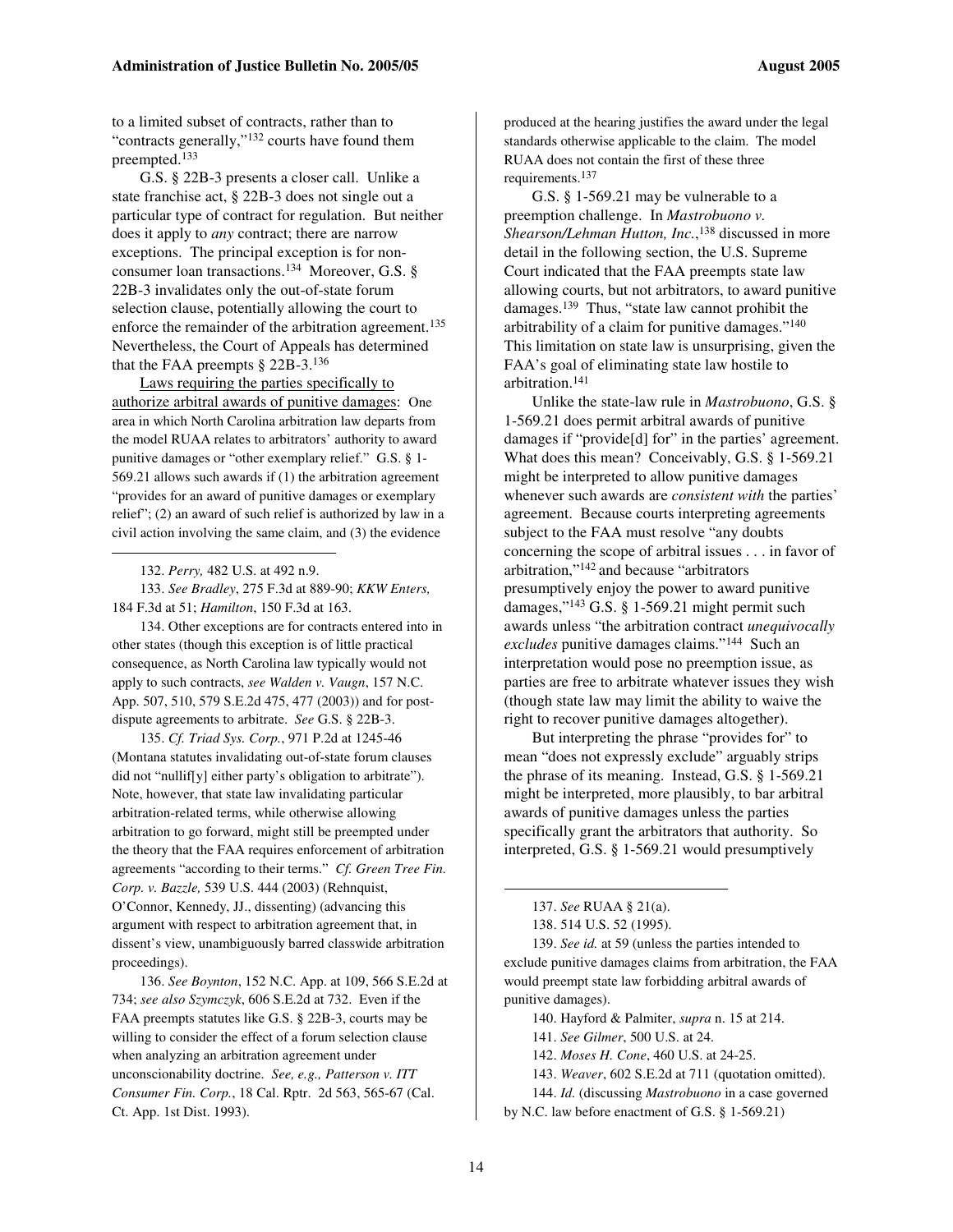exclude some claims from arbitration <sup>145</sup> and withhold from arbitrators a remedial power routinely exercised by courts. Such presumptions would be difficult to square with *Mastrobuono*. 146

State law governing whether courts or arbitrators decide particular questions: Parties to arbitration agreements often disagree on a fundamental procedural question: whether the court or the arbitrator should decide an issue. For example, assume that Party A wants to rescind a contract (say, a consulting agreement) containing an arbitration clause, claiming that Party B obtained A's agreement by falsely representing B's ability to perform the required consulting services. Party A wants a court to decide the rescission issue, arguing that A cannot be compelled to arbitrate anything if the entire contract is unenforceable. Unfortunately for A, its argument will almost certainly fail. As a matter of federal arbitration law, the arbitrator must decide whether A may rescind the contract, unless the parties' agreement says otherwise. 147

This procedural question – *who decides* a particular issue – will be discussed in a separate bulletin. An extensive (if confused) body of FAA law has developed on this topic. For purposes of this bulletin, however, readers should be aware that "[i]f the FAA requires that a particular question be determined by the arbitrators, while state law would allow a court to address the issue, the FAA controls." 148

145. For example, assume the parties validly agreed to arbitrate "any and all claims arising out of or related to" their contract, but said nothing about punitive damages, and that one party thereafter filed a lawsuit alleging breach of contract and fraud claims. *Cf. Eddings*, 605 S.E.2d at 682. The defendant would clearly be entitled to have the breach of contract claim referred to arbitration, but G.S. § 1- 569.21 might preserve a judicial forum for the fraud claim (or, more likely, for punitive damages issues related to that claim).

146. "Under *Mastrobuono,* an arbitrator does not exceed his powers if (1) state law allows the remedy for the specified cause of action, and (2) the arbitration contract does not unequivocally preclude it." *Weaver*, 602 S.E.2d at 711.

147. *See Prima Paint Corp. v. Flood & Conklin Manufacturing Co.*, 388 U.S. 395 (1967) (unless the parties agree otherwise, arbitrator decides claim that entire contract was induced by fraud, court decides claim that arbitration clause itself was induced by fraud).

148. *Weaver*, 602 S.E.2d at 710.

State law requiring "independent negotiation" of arbitration clauses: Some North Carolina cases state that arbitration agreements, "if contained in a contract covering other topics, must be independently negotiated." <sup>149</sup> Sometimes these statements appear in cases clearly governed by the FAA, <sup>150</sup> and at least one case purports to trace this "independent negotiation" requirement to the U.S. Supreme Court's decision in *Southland*. 151

Nothing in *Southland*, however, requires "independent negotiation" of arbitration clauses, and Supreme Court cases since *Southland* have consistently enforced arbitration agreements in circumstances where there was clearly no independent negotiation. <sup>152</sup> Moreover, it is difficult to see how an "independent negotiation" requirement can be squared with the rule that state law may not impose more stringent contract formation requirements on arbitration agreements than on other types of contracts.<sup>153</sup> If the FAA applies, a court may not condition enforcement of the arbitration agreement on proof that the agreement was "independently negotiated," at least where state law does not require independent negotiation of *all* contract terms. 154

149. *Routh v. Snap-On Tools Corp.*, 108 N.C. App. 268, 272, 423 S.E.2d 791, 794 (1992); *see also Blow v. Shaughnessy*, 68 N.C. App. 1, 16-17, 313 S.E.2d 868, 876- 77 (1984); *Sciolino v. TD Waterhouse Investor Servs., Inc.*, 149 N.C. App. 642, 645, 562 S.E.2d 64, 66 (2002) (noting cases suggesting such a requirement).

150. *See, e.g., Blow*, 68 N.C. App. 1, 313 S.E.2d 868.

151. *See id.* at 16-17, 313 S.E.2d at 876-77.

152. *See, e.g., Circuit City Stores,* 532 U.S. 105 (FAA compelled arbitration of employee's discrimination claims pursuant to clause in employment application form used by national retailer); *Allied-Bruce*, 513 U.S. 265 (FAA preempted state law invalidating pre-dispute arbitration clause in consumer transaction involving termite control services); *Gilmer*, 500 U.S. 20 (FAA compelled arbitration of federal age discrimination claims brought by registered securities representative; such persons are required to agree to arbitration as a condition of registration with the relevant stock exchange).

153. *See, e.g., Casarotto*, 517 U.S. at 687; *see also Perry,* 482 U.S. at 492 n.9.

154. *See Saturn Distrib. Corp.*, 905 F.2d at 725-26 (FAA preempts state law forbidding "nonnegotiable" arbitration clauses but not other "nonnegotiable" terms).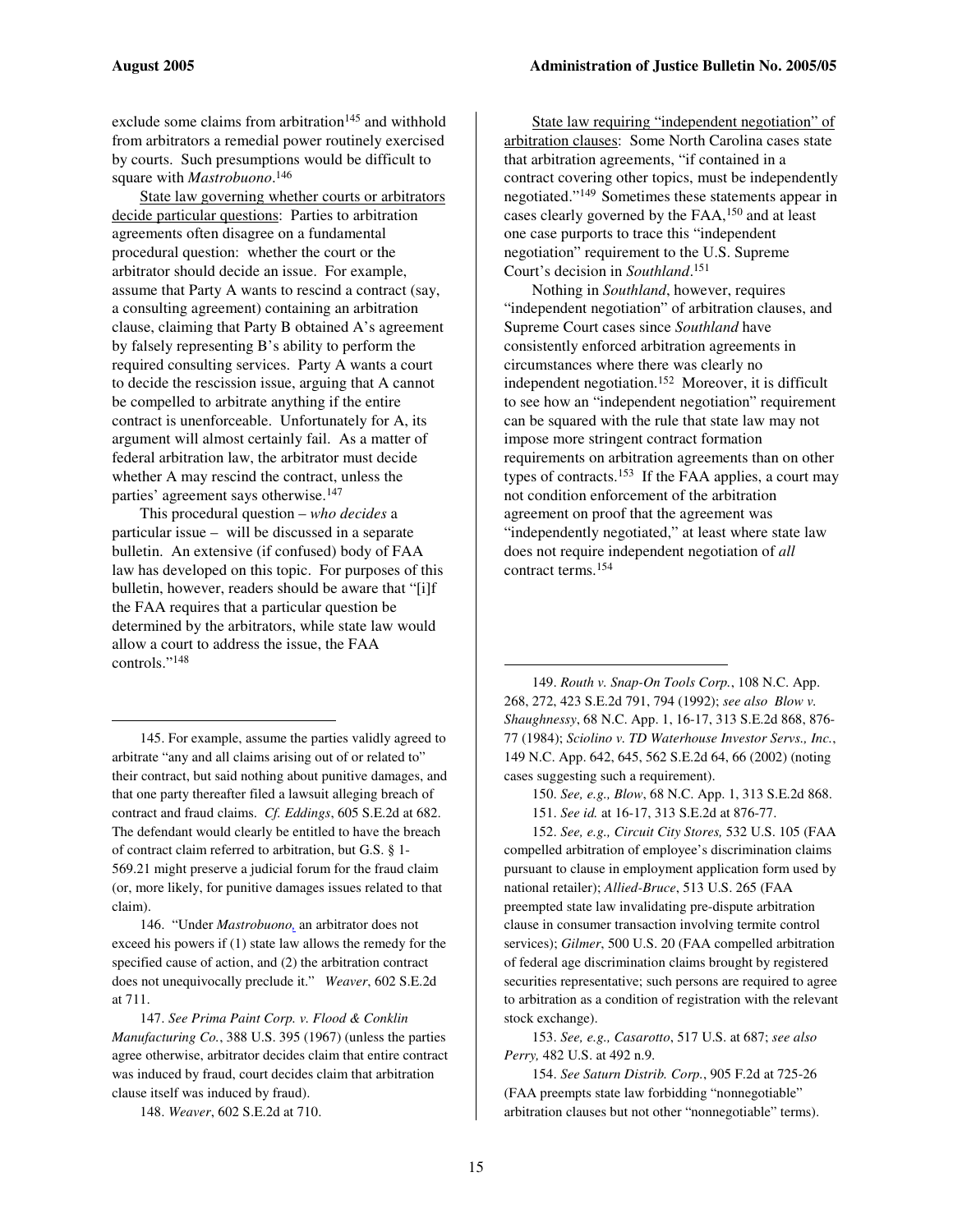#### **Have the parties chosen to apply state arbitration law?**

Previously, this bulletin noted that contract parties may agree to apply state arbitration law to their disputes. <sup>155</sup> That they may do so reflects the contractual nature of arbitration. <sup>156</sup> Like other contracts, "parties are generally free to structure their arbitration agreements as they see fit."<sup>157</sup> Thus, parties to arbitration agreements may exclude particular issues from arbitration, establish procedures to govern their arbitration, or agree to apply state arbitration law to their dispute. Whatever their agreement, the FAA requires courts to enforce it, subject, of course, to "generally applicable" state law governing all contracts.

If an arbitration agreement otherwise subject to the FAA *expressly* incorporates state arbitration law, the result is simple: state arbitration law applies without any concerns about FAA preemption. More commonly, however, a contract will contain a generic choice of law clause such as the following: "This agreement shall be governed and construed in accordance with the law of the State of North Carolina, irrespective of its choice of law rules." Does a generic choice of law clause *implicitly* incorporate state arbitration law, even though the FAA would otherwise preempt that law? For example, would a generic choice of law clause implicitly incorporate G.S. § 1-569.21, which bars arbitral awards of punitive damages unless the agreement "provides for" such awards, even though the FAA might otherwise preempt this aspect of North Carolina law?

Two U.S. Supreme Court cases are relevant to this question. The first is *Volt Information Sciences, Inc. v. Board of Trustees of the Leland Stanford Junior University*. <sup>158</sup> *Volt* involved a contract between a California university and a construction contractor. The contract contained an arbitration clause and also provided that the "law of the place where the Project is located" would govern any disputes. <sup>159</sup> The university sued the contractor in California state court, joining two additional

defendants who were involved in the construction project but who had not agreed to arbitrate. The contractor petitioned the trial court to compel arbitration.

Although the FAA arguably would have required the trial court to stay litigation and compel arbitration,<sup>160</sup> the trial court instead stayed the arbitration pursuant to a California statute authorizing such stays pending litigation between third parties and a party to the arbitration agreement. The court reached this result by interpreting the choice of law clause to incorporate California substantive law *and* California arbitration law, and the state appellate courts upheld this ruling. 161

The U.S. Supreme Court affirmed. According to the Court, while the FAA preempts state law requiring a judicial forum for claims the parties have agreed to arbitrate, "it does not follow that the FAA prevents the enforcement of agreements to arbitrate under different rules than those set forth in the [FAA] itself." <sup>162</sup> Deferring to the state courts' contract interpretation, the Court explained that the parties had "agreed to arbitrate in accordance with California law,"<sup>163</sup> including "state rules of arbitration."<sup>164</sup> The Court then asked whether applying California law to stay arbitration "in accordance with the terms of the arbitration agreement itself, would undermine the goals and policies of the FAA." 165 It concluded that enforcing the parties' agreement "is fully consistent with the goals of the FAA even if the result is that

160. *See id.* at 476-77 & n.6; *Moses H. Cone Mem'l Hosp. v. Mercury Constr. Corp.*, 460 U.S. 1, 26-27 & n. 34- 35 (1983).

164. *Id.* at 479. Somewhat oddly, the majority opinion in *Volt* construed the California arbitration rules to "generally foster the federal policy favoring arbitration" by addressing "special practical problems that arise in multiparty contractual disputes," a topic not addressed by the FAA. *Id.* at 476 n.5. This seems rather dubious, as the effect of the relevant state law was to prevent, or at least delay, arbitration where it would otherwise have gone forward. Moreover, the Court's preemption analysis makes little sense unless one presumes that the FAA would have preempted the state law at issue but for the choice of law clause. *See* Drahozal, *supra* n. 6 at 406. *But see* Hayford & Palmiter, *supra* n. 15 at 197 (*Volt* is consistent with Court's general approach "not to invalidate state law merely because it may offend some general and abstractlyframed federal purpose, such as to promote arbitration").

165. *Volt*, 489 U.S. at 477-78.

<sup>155.</sup> *See supra* p. 9.

<sup>156.</sup> *See, e.g., United Steelworkers v. Warrier & Gulf Nav. Co.*, 363 U.S. 574, 582 (1960) ("For arbitration is a matter of contract, and a party cannot be required to submit to arbitration any dispute which he has not agreed so to submit.").

<sup>157.</sup> *Volt*, 489 U.S. at 479. 158. 489 U.S. 468. 159. *Id.* at 470.

<sup>161.</sup> *Volt*, 489 U.S. at 471-73.

<sup>162.</sup> *Id.* at 478-79.

<sup>163.</sup> *Id.* at 477.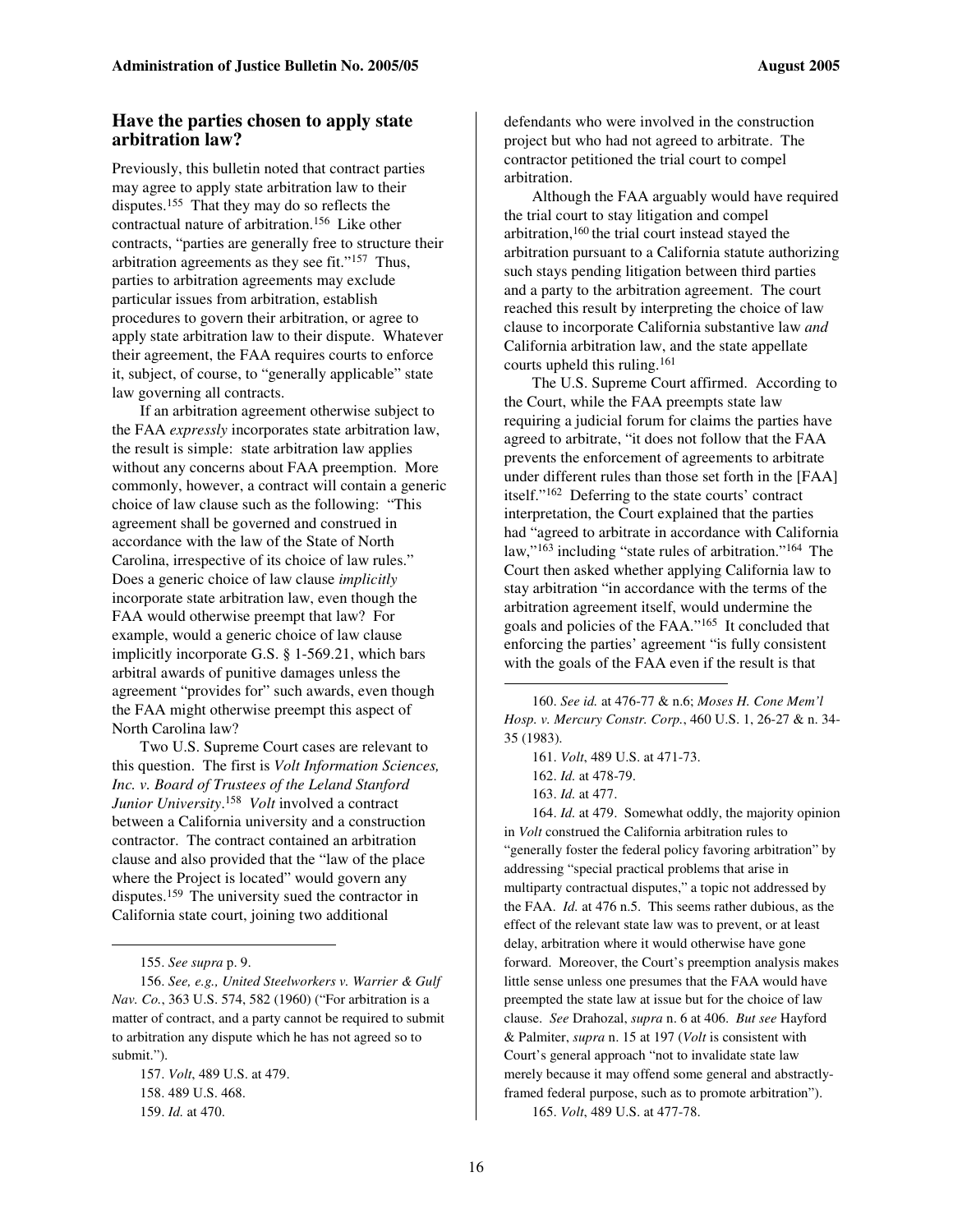arbitration is stayed where the [FAA] would otherwise permit it to go forward." 166

*Volt* raised a prospect at odds with the Court's otherwise expansive FAA preemption jurisprudence: that courts could interpret generic choice of law provisions broadly to incorporate state arbitration law, thus saving from preemption a host of state laws hostile to arbitration.<sup>167</sup> But the Court subsequently limited this aspect of *Volt* in *Mastrobuono v. Shearson/Lehman Hutton, Inc.* 168

In *Mastrobuono*, the Court held that a panel of arbitrators had properly awarded punitive damages even though New York law, which governed the parties' dispute pursuant to a generic choice of law provision, allowed courts but not arbitrators to award such damages. The Court first made clear that, unless the parties intended to exclude punitive damages claims from arbitration, the FAA would preempt New York law forbidding an arbitral award of punitive damages.<sup>169</sup> Examining their agreement for evidence of such an intent, the Court reasoned that the choice of law clause was ambiguous: "the provision might include only New York's substantive rights and obligations, and not the State's allocation of power between" courts and arbitrators.<sup>170</sup>

The Court resolved this ambiguity by construing the agreement to permit an arbitral award of punitive damages, emphasizing that, when interpreting a contract subject to the FAA, "'due regard must be given to the federal policy favoring arbitration, and ambiguities as to the scope of the arbitration clause itself resolved in favor of arbitration.'" <sup>171</sup> Although the generic choice of law clause at issue in *Volt* had been similarly ambiguous, the Court distinguished *Volt* as a case in which it had deferred to a state court's construction of an arbitration agreement under state law. 172

At a minimum, *Mastrobuono* cautions courts against interpreting generic choice of law provisions to incorporate state law hostile to arbitration. According to the North Carolina Court of Appeals,

171. *Id.* at 62 (quoting *Volt*, 489 U.S. at 476). The Court also invoked the rule that ambiguous contract terms are construed against their drafter (in *Mastrobuono*, the party trying to overturn the arbitral award). *See id.* at 62-3.

172. *See id.* at 60 n.4. By contrast, *Mastrobuono* involved a motion to vacate the arbitral award filed in federal court.

after *Mastrobuono* "a state choice of law clause in an arbitration agreement should not be construed to limit the authority of arbitrators." 173

In summary, contract parties may choose to apply whatever law they wish to their arbitration agreement, even if the FAA might otherwise preempt the chosen law. Where the contract expressly chooses state arbitration law, courts should have little trouble enforcing it. But ambiguous contract language should not be interpreted to incorporate state law that is hostile to arbitration. 174

# **Conclusion**

Arbitration is fundamentally a matter of contract, and the FAA's primary goal is to ensure that arbitration agreements are treated as any other contract. But determining when the FAA applies, and whether it preempts particular state laws, is not always a simple inquiry. This bulletin has attempted to identify the analytical steps courts should take in addressing issues of FAA preemption. The following page contains a diagram of these steps, along with references to the relevant sections of the bulletin.

<sup>166.</sup> *Id.* at 479.

<sup>167.</sup> *See* Drahozal, *supra* n. 6 at 406.

<sup>168.</sup> 514 U.S. 52 (1995).

<sup>169.</sup> *See id.* at 59.

<sup>170.</sup> *Id.* at 60.

<sup>173.</sup> *Lorelli*, 607 S.E.2d at 677 (N.C. App. 2005). 174. *See Ferro Corp. v. Garrison Indus., Inc.*, 142 F.3d 926, 937 (6th Cir. 1998) (asking whether state law is "consistent with the primary purpose of the FAA, i.e., to ensure that the agreement to arbitrate . . . is enforced according to its terms").